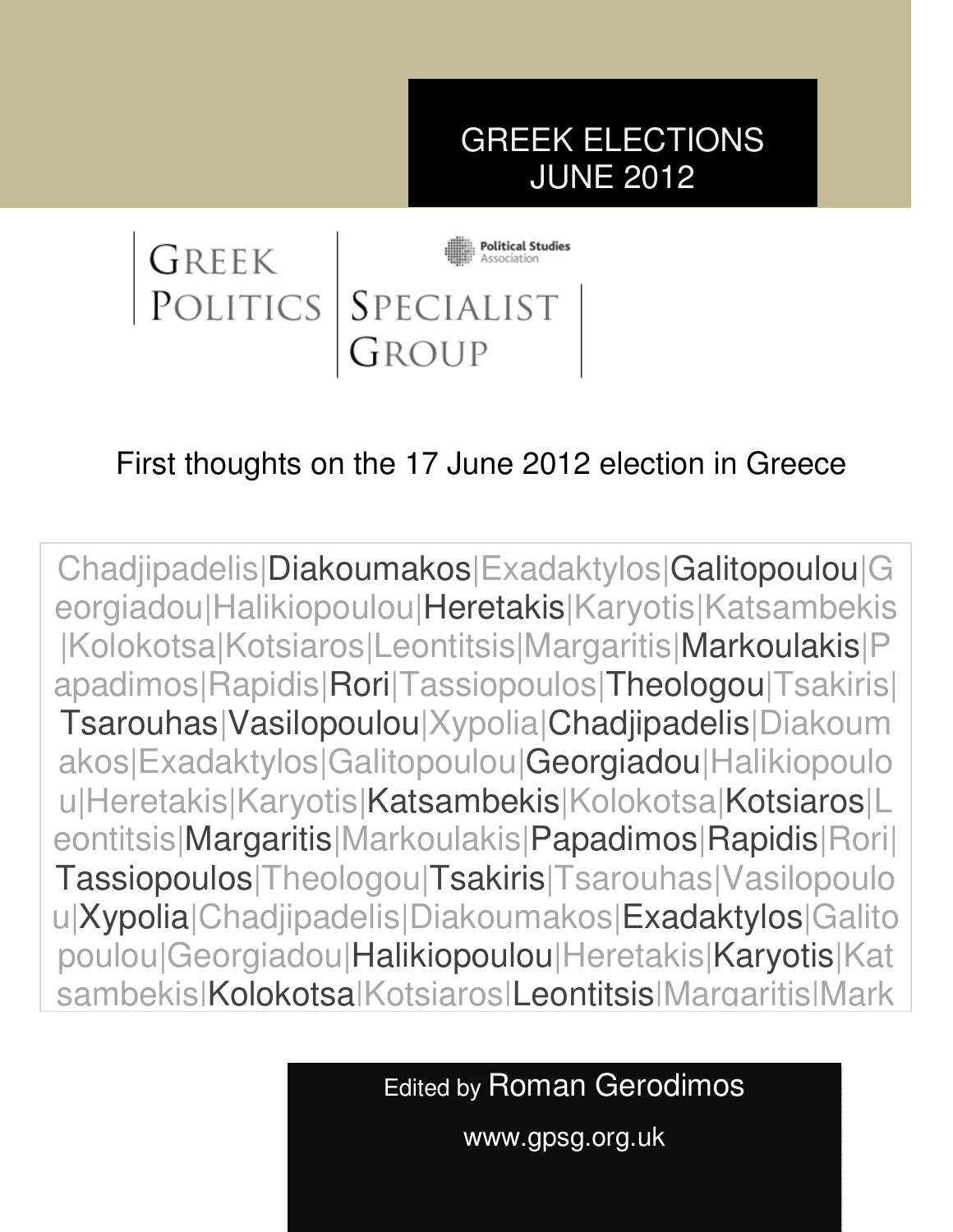#### *Editorial*

The 17 June 2012 election in Greece confirmed many of the trends and patterns identified following May's election – fragmentation, disaffection, extremism, fear and anger. After shattering the political system to smithereens in May, it seems that the Greek electorate decided to try and glue the pieces back together. The polarisation of the electorate between the pro-Euro and the anti-memorandum camps did put pressure on smaller parties and, in particular, on the overall share of small parties not crossing the parliamentary threshold of 3%. However, it is quite clear that, while highly polarised, the political system cannot just go back to the *status quo ante*. One of the two pillars of the contemporary party system (Pasok) has imploded while the other (New Democracy) is struggling to cope with pressures from above and below. A party of the radical left (Syriza) got its highest share in history and came close to winning an election, far surpassing EDA's success in 1958. Extremism is here to stay with the neo-Nazi Golden Dawn maintaining its share of the vote despite being implicated in highly visible incidents of violence. And while Greece is struggling to balance its commitments to its lenders with soaring unemployment, crime and social malaise, political leaders are facing the need for a shift to a new political culture of coalition governments and power-sharing.

Following the success of our first Pamphlet, published just days after the May  $6<sup>th</sup>$  election, the Greek Politics Specialist Group (GPSG) is delighted to host a second collection of short commentaries on the June election. Our contributors consider the implications of the electoral result for the political parties, the political system and Greek society in general. The emergence of new social cleavages (along the pro-Euro / anti-Memorandum axis, as well as age, professional background, locality and professional background) and the continued success of extremist parties pose significant challenges for political scientists and practitioners alike. As with the May edition, this pamphlet is by no means a comprehensive, detailed or definitive account of the election. It is merely a forum – an opportunity for colleagues to reflect on this historic event. We hope that this publication will lead to a fruitful dialogue and we welcome further contributions through our various outlets, such as the GPSG Working Papers series, the series of Articles on our website and newsletter and, of course, our forthcoming events and panels.

#### \* \* \*

*Dr. Roman Gerodimos is Founder and Convenor of the Greek Politics Specialist Group (GPSG) and a Senior Lecturer in Global Current Affairs at Bournemouth University* 

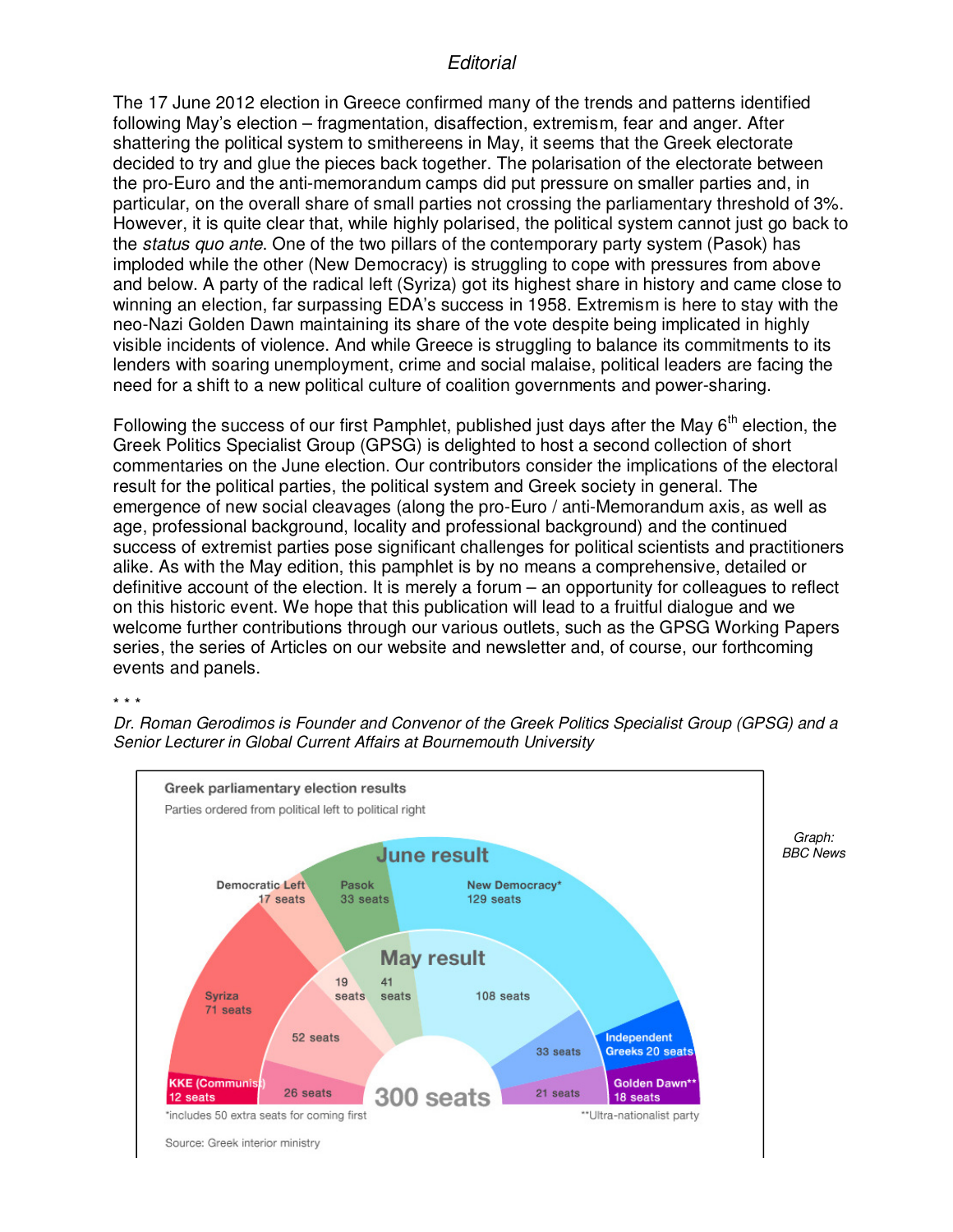#### **Contents**

#### **Section A: Polarisation, confusion and uncertainty: a party system in transition**

- 1. Theofanis Exadaktylos: *A fragmented and polarised political system*
- 2. Dimitris Tsarouhas: *The Europeanization of the Greek party system*
- 3. Athanassios Kotsiaros: *Shreds of hope for Greece, a relief for the Eurozone*
- 4. Georgios Karyotis: *Back from the Brink? Greece's Last Throw of the Dice*
- 5. Athanasios Tsakiris: Greek Elections 2.0: Party System Reloaded?
- 6. Ioannis Papadimos: *Incapable of change, unable to hope*
- 7. Dimitris Rapidis: *Polarisation and uncertainty*

#### **Section B: The day after tomorrow: prospects for the new government and for the political system**

- 8. Vasilis Leontitsis: *Learning to co-operate*
- 9. George Diakoumakos: *The dying breath of an ageing political system*
- 10. Theodore Chadjipadelis: *The 40 days of confinement should not be wasted*
- 11. Stellina Galitopoulou: *Time to Run the Country…*
- 12. Julie Kolokotsa: *Did we really need the June election?*

#### **Section C: Extremism is here to stay**

13. Vasiliki Georgiadou and Lamprini Rori: *Stable party strength in an unstable political landscape? The case of the Golden Dawn* 

14. Daphne Halikiopoulou and Sofia Vasilopoulou: *The recent elections may have only postponed Greece's default and Eurozone exit*

15. Ilia Xypolia: *The rise of neo-Nazism should not be underestimated*

16. Konstantinos G. Margaritis: *The stabilisation of Greek nationalism*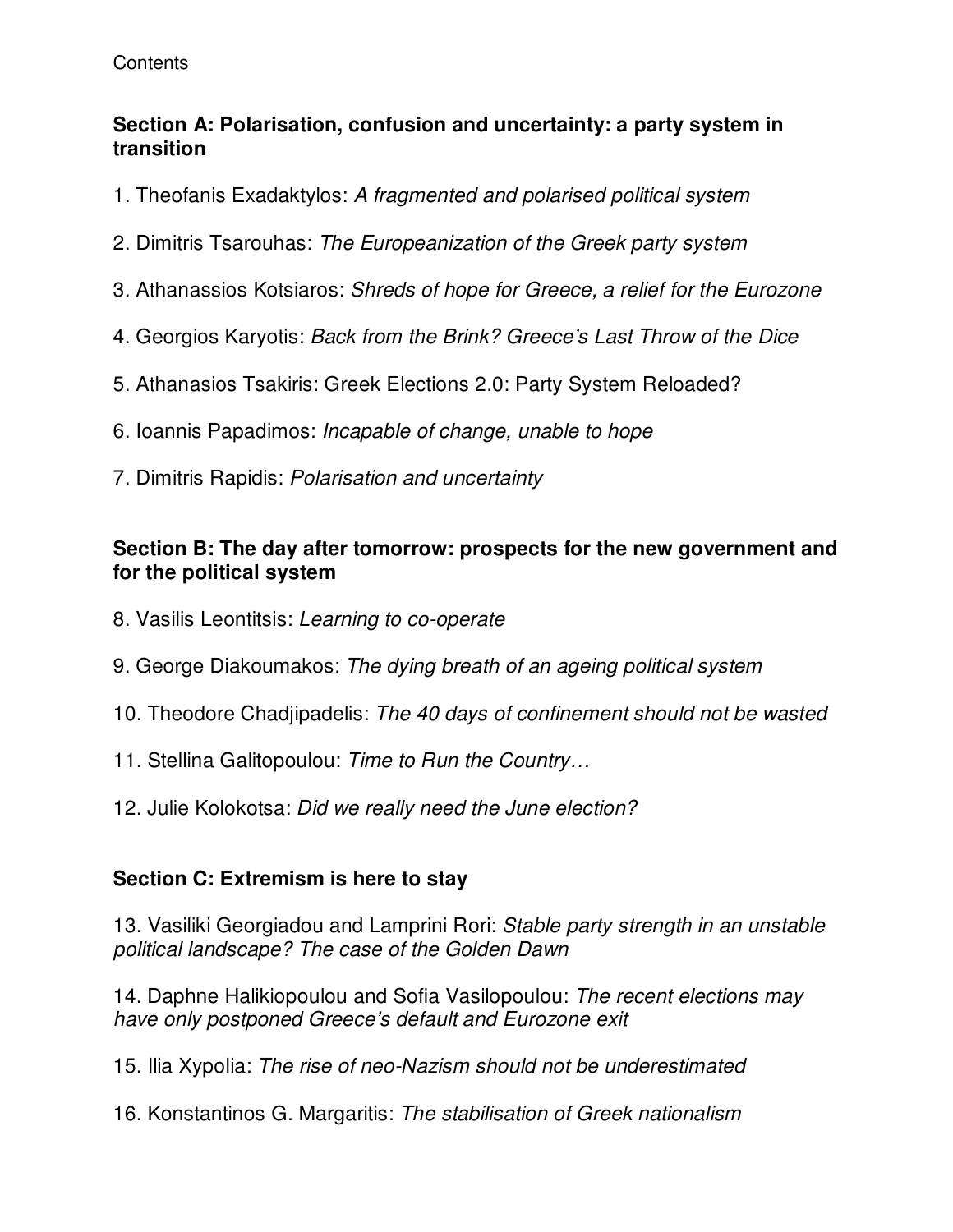#### **Section D: The politics of fear and misinformation: contrarian interpretations of the electoral result**

17. Emmanuel Heretakis: *A testing ground for disinformation and scaremongering* 

18. Giorgos Katsambekis: *A Pyrrhic victory for the establishment* 

19. Kostas Theologou: *Reasons to be fearful*

#### **Section E: The Greek elections from a global perspective**

20. Georges Tassiopoulos: *A battle of values*

21. Nikolaos Markoulakis: *The "Greek problem": towards a new "model" of political philosophy*

**The Greek Politics Specialist Group (GPSG) is one of the largest, independent, non-profit networks of leading experts on Greek politics. PayPal' WA - BO ALL AND** 

**Join us or renew your membership now at www.gpsg.org.uk**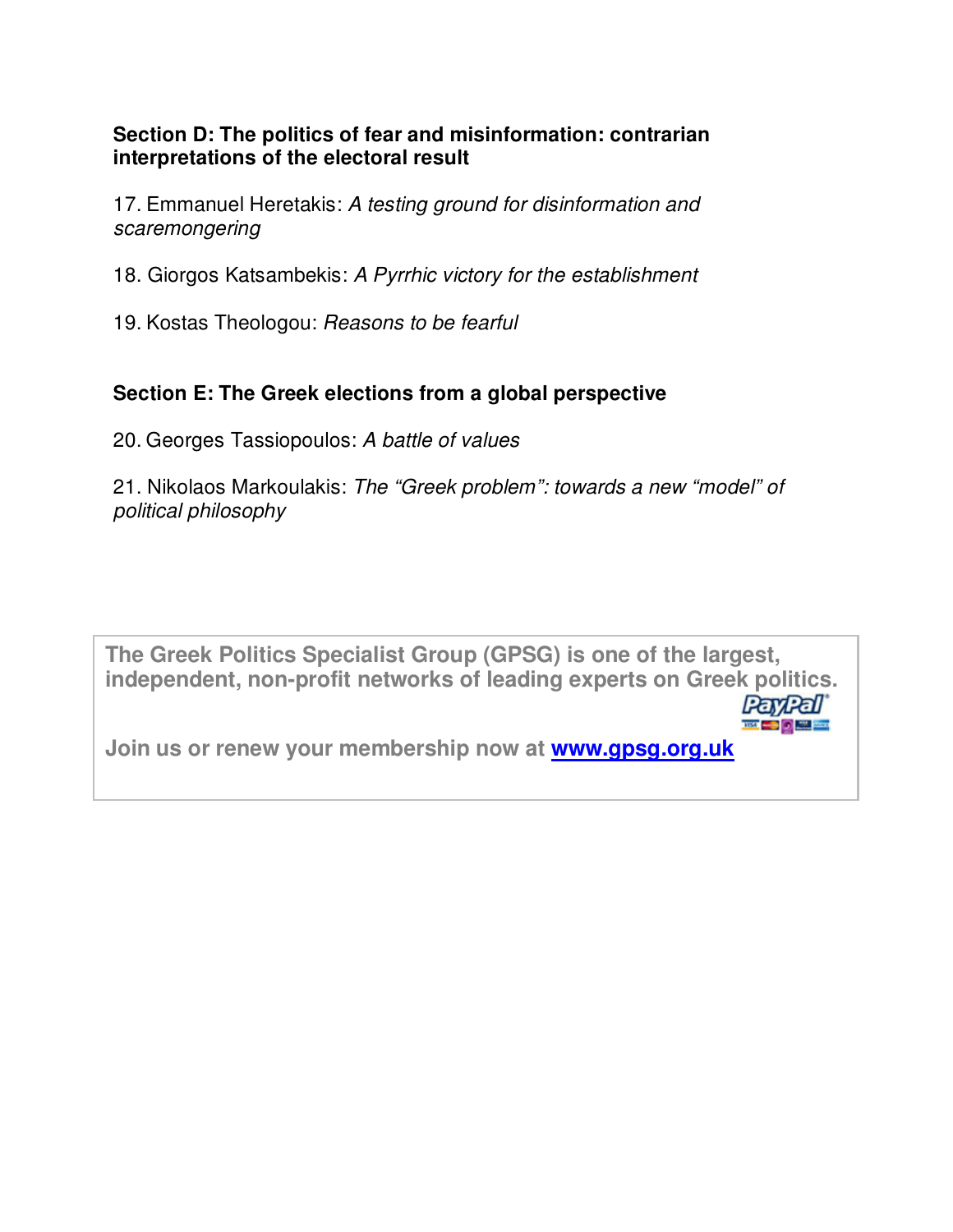#### **1 Theofanis Exadaktylos**

# A fragmented and polarised political system

The results of last Sunday's elections in Greece reveal not only the deep fragmentation of the political system in Greece but also a polarised electoral environment within Greek society. Clearly the outcome of the elections signals the willingness of the Greeks to remain within the Eurozone and within the European Union structures, but also sends a stronger message domestically to the political establishment that the period of single-party governments is long gone. The electorate desires cooperation at different levels not only to overcome the crisis but also to build a safer future within the European architecture.

At the same time there is a strong momentum against the austerity measures that cannot be overlooked by the forthcoming government and this will pose a considerable threat to the reforms and the implementation of the required measures by the bailout agreement. This means that the new government will face strong opposition (even on the streets) and will have to seek a more general consensus but also, push forward an agenda of renegotiation of the memorandum with the Troika.

There are a number of dimensions that we need to take into consideration regarding the outcome of the vote. This repeat election massaged the numbers in terms of seats in order to allow a government to emerge that is pro-bailout and pro-Europe; in this sense the people gave an answer as to what type of government they want: one that builds on cross-party cooperation. Perhaps the politics of fear worked there, but at the same time the strong support for the Radical Left (SYRIZA) reveals that there is a good chunk of the population that was not afraid of the unknown. This reveals the deep economic recession and pessimism that roams the population, in the sense that people feel they have nothing else to lose. At same time it uncovers new cleavages within society, most notable among the center-periphery and youngold in terms of their voting preferences and experiences of the crisis.

Finally, there is a strong international dimension to all this. There was worldwide pressure on the electorate to 'vote in the correct way' as perceived externally. This was apparent in the polarization between the pro-bailout and anti-bailout camps: the intervention in the last few days (cf. the statements by European and international leaders as well as the articles in the international media, especially from Germany) was quite direct. In the Greek mentality, this can work both ways: on the one hand, it can convince Greeks to vote in a certain way to protect the international image and credibility of the country; and on the other hand, it may have pushed certain voters to vote in a radical way with the message of domestic sovereignty and ownership of the electoral result.

Looking at the results themselves there are certain notable findings:

**New Democracy** managed to get close to 30% effectively gaining enough seats in parliament so as to require as few coalition partners as possible. Yet, effectively, the New Democracy leader is seeking a wider consensus to ring-fence the position of the country within the EU and to have enough backing to push for a renegotiation of some of the terms of the bailout agreement.

**SYRIZA** managed to increase its percentages to a number that can be easily mishandled. Now, the electorate will begin to treat them as a party that has the potential to govern (rather than a marginal anti-systemic party). We have seen a change of rhetoric from the previous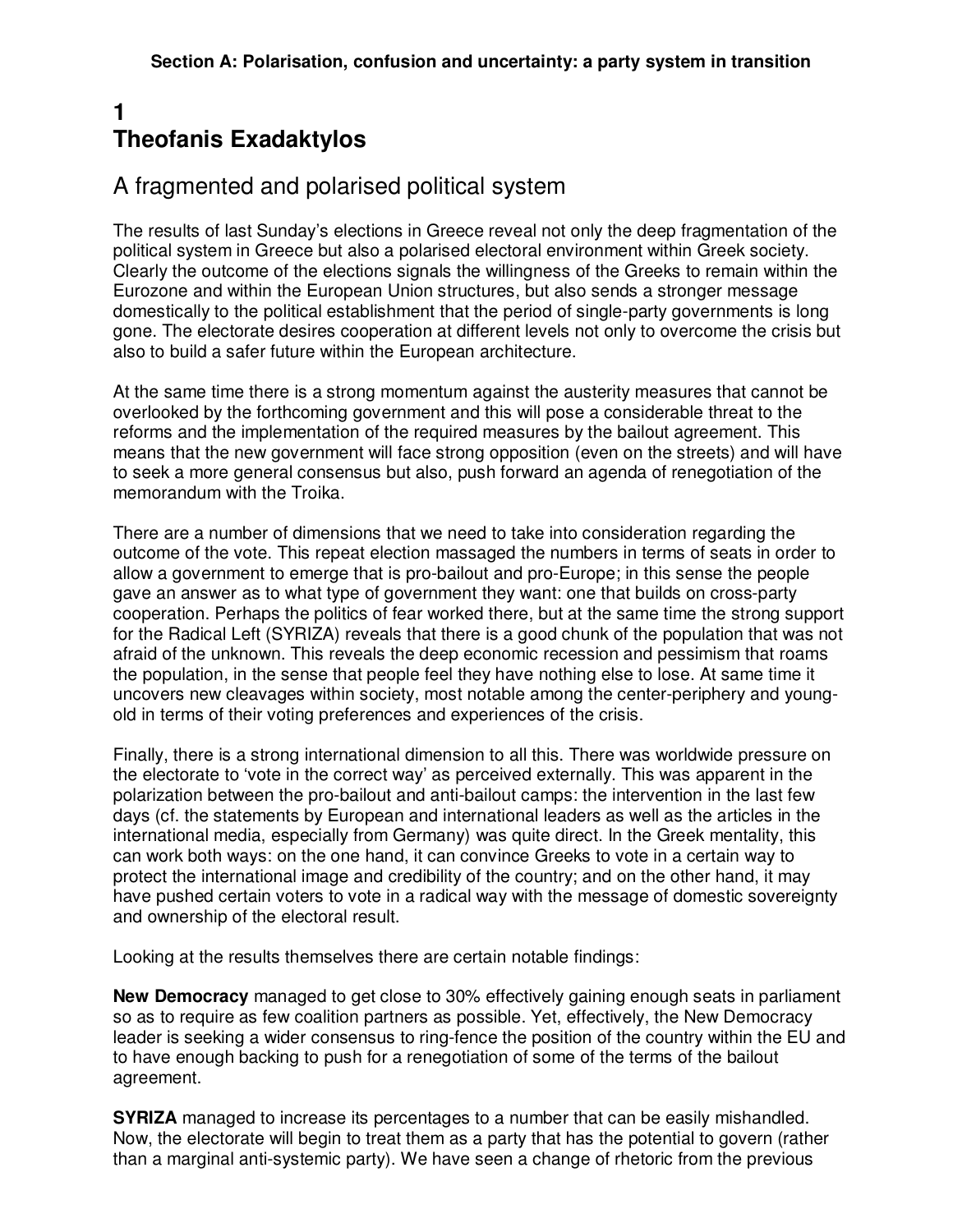election to this one which signals their desire to capture the middle ground in Greek politics. However, they have chosen the path of remaining in opposition consciously as they are also afraid to get in the driver's seat with untested practices and too much rhetoric that may not be easily translated into policy.

**PASOK** managed to retain more or less its previous percentages still losing out and still facing an overly unfair share of the blame for the current situation. At the same time, we see that this is now an unprecedented opportunity for the party to make a clean break with the past and reorganize to reflect the new dynamics within society. After all, this is the truly middle-class party and most of its previous voters have defected to SYRIZA. This will be the target of its leader.

**KKE** the Greek communists saw their support diminishing, which also alludes to their loss of touch with societal needs.

**Independent Greeks** lost considerable ground especially towards New Democracy but also to the far right, which also reveals that this party that emerged out of the blue has lost its initial momentum and will perhaps experience declining results, a kind of firework effect. Democratic Left maintained its share of the vote and appears to be an interesting new feature in Greek politics as a left wing party that incorporates values of social democracy under a European context, and which will perhaps act as a balancing coalition partner to austerity measures.

**LAOS** has vaporized mainly due to the rise of the Golden Dawn party of the extreme right. The neo-fascist **Golden Dawn** is now incorporating voters on issues of illegal migration and racism, which are newly legitimized phenomena on the Greek political system. What their results allow us to assume in a safe way is that they have now solidified their footing in parliament despite all the negative portrayal by the media and all the incidents that took place in the meantime (punching of a communist MP on live television, racial attacks on immigrants etc.). This is indeed the phenomenon that in my opinion is most surprising. However, it has also become the reality in Greek politics and should be the one to watch out for.

So now what? In my opinion the new government will have a hard time in passing measures of austerity. It will face strong opposition on a daily basis from a number of different parties of the political spectrum left and right, making it hard to even conduct day-to-day operations. This means that the stability of the new government is at stake. The coalition may not last long but it needs to last until Europe manages a unified response to the crisis. At the same time, its life cycle will depend on the responses of Europe in terms of their flexibility to renegotiate the terms of the agreement, as well as the redesigning of the institutional architecture of the European project to reflect a stronger political union, especially as more and more countries require some form of bailing out, albeit at different degrees and for different reasons.

\* \* \*

*Dr. Theofanis Exadaktylos is a Lecturer in European Politics at the University of Surrey and Publications & External Relations Officer of the Greek Politics Specialist Group*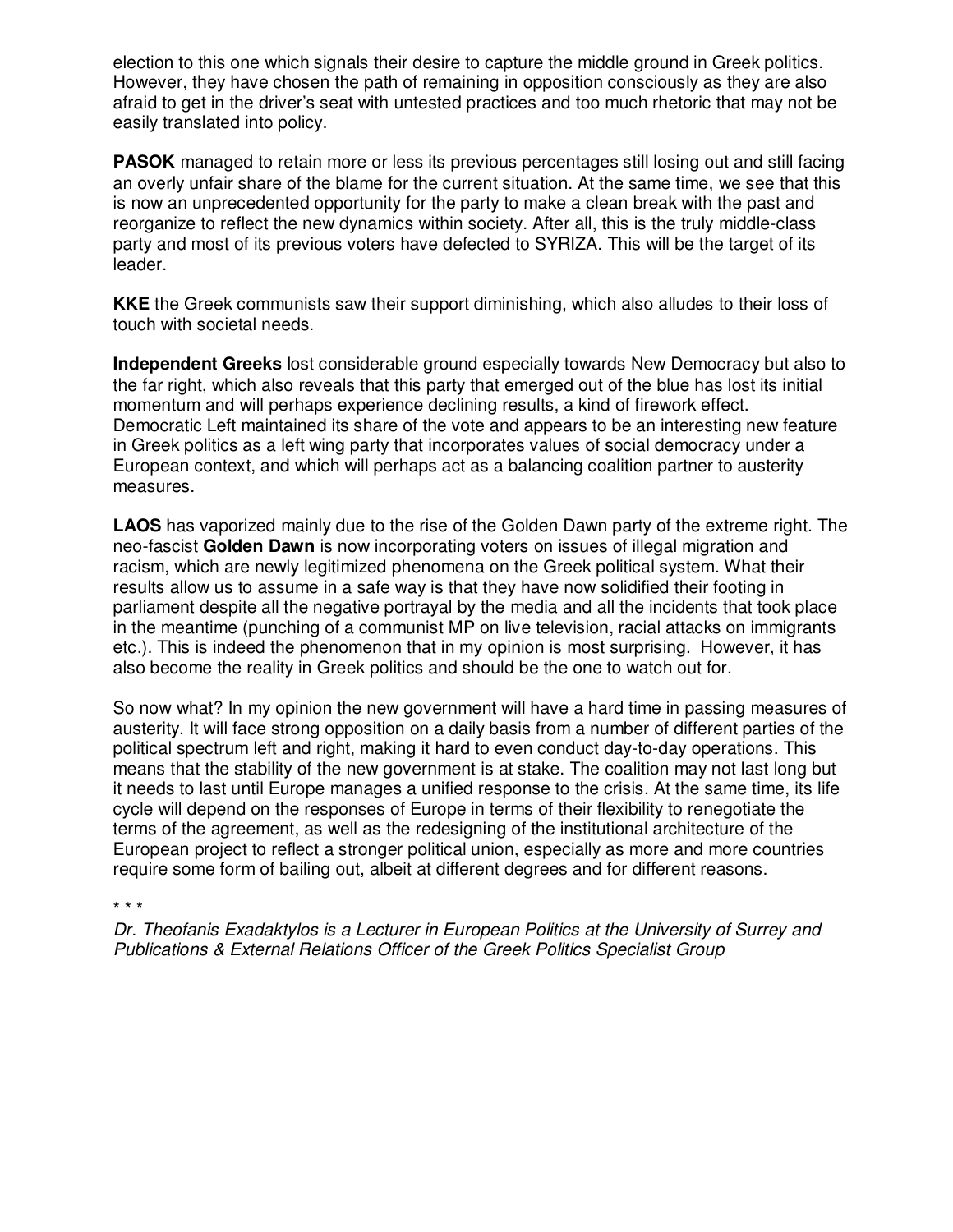# **2 Dimitris Tsarouhas**

# The Europeanization of the Greek party system

Sunday's election result consolidated some of the trends observed on 6 May. Abstention was again at very high levels, and the number of female MPS (20%) remains disappointingly low. However, the protest vote of 6 May was this time replaced with a more conscious/decisive choice by the electorate who unequivocally called for a coalition government centred on New Democracy. It is up to the leaders of ND, PASOK and (possibly though not necessarily) the Democratic Left to form a long-lasting, stable and decisive government so as to bring to an end a tumultuous year in Greek politics.

#### **Trends and Prospects:**

The 17 June election consolidated a number of trends observed 6 weeks ago:

a) that PASOK remains heavily penalized for its handling of the crisis and the signing of the Memorandum of Understanding. Its medium-term future remains highly uncertain and a lot will depend on the way it handles itself over the next few weeks. It is not certain that it will survive in its current form, as the multiple interest groups that used to compose its wide electorate have now departed en masse and have mainly moved to SYRIZA.

b) that Golden dawn is here to stay, and that the 7% obtained on 6 May comprises a solid electorate that votes for the party consciously rather than to protest others. Its political future in the medium term appears assured as it has the potential to completely dominate the far-right political spectrum following the electoral collapse of LAOS and the uncertain future of the protest party "Independent Greeks".

c) that abstention levels now comprise more than 30% of the electorate, and that these voters are unlikely to return to the ballot box any time soon.

d) that electoral volatility is here to stay with about one-third of the electorate making their minds up on election day or (maximum) 15 days prior to election day. No party, including New Democracy and SYRIZA, can depend on the electorate's loyalty, and it is first and foremost the practical results of party conduct, in office and/or in opposition, that will determine the future of parties in Greece from now on. In that sense we are witnessing the Europeanization of the political system in conditions of uncertainty and instability.

#### **Individual party assessment and prospects:**

**New Democracy** won the election, and a large part of the centre-right returned to the fold following May 6th's embarrassing result. Former Foreign Minister Bakoyannis' return facilitated the win, as did the unprecedented salience of the vote. Its future as a mass party, however, is far from assured, not least because of the electoral volatility mentioned above. The way it handles the crisis from now on will be decisive in that regard: even modest economic recovery will allow the party to regain some of the lost trust, but mishandling the crisis may lead to a crisis as big as the one PASOK is now experiencing.

Apart from ND, **SYRIZA** also emerges stronger from this election. It remains to be seen, however, whether its meteoric rise will be consolidated, thus leading to a permanent transformation of the party system. Its choice to remain in opposition will help if the ND-led government fails to fulfil expectations of a return to growth and a decline in record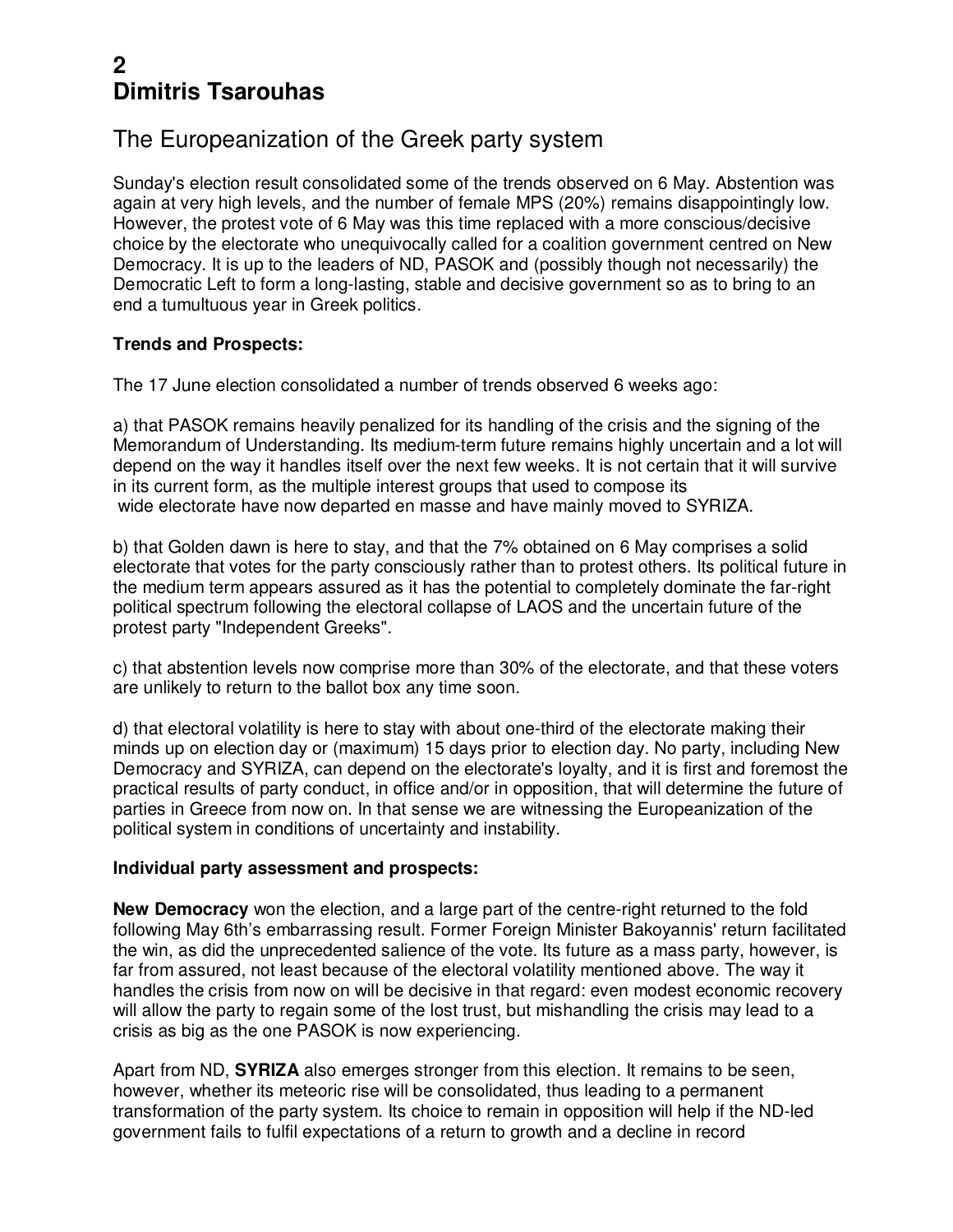unemployment. But it is clear that, at least for the time being, the party can hardly count on half of its vote share of 27% as a core constituency committed to the party's programme.

The **Democratic Left** is another winner, who proved that a share of the electorate is ready to embrace a variant of social democracy closely approximating the European equivalent. It is small at the moment yet very influential in policy circles, and its future may become brighter depending on PASOK's choices and initiatives.

**PASOK** is facing a historical crossroads, as its electoral spine has been broken and its survival depends on being able to move to social democratic territory and denouncing its past. The possibility of working together with Democratic Left, whose social democratic credentials are slowly emerging on the political landscape, to make this transition is not to be excluded.

The **Communist Party** was heavily defeated and question marks over the leadership are likely to emerge. A change in political orientation is not likely in the short to medium term, however.

**Independent Greeks** will be under pressure from now on and their survival on the political landscape depends, inversely, on the performance of the new government.

**\* \* \*** 

*Dr. Dimitris Tsarouhas is Assistant Professor at Bilkent University, Turkey, and Panel Convenor of the Greek Politics Specialist Group*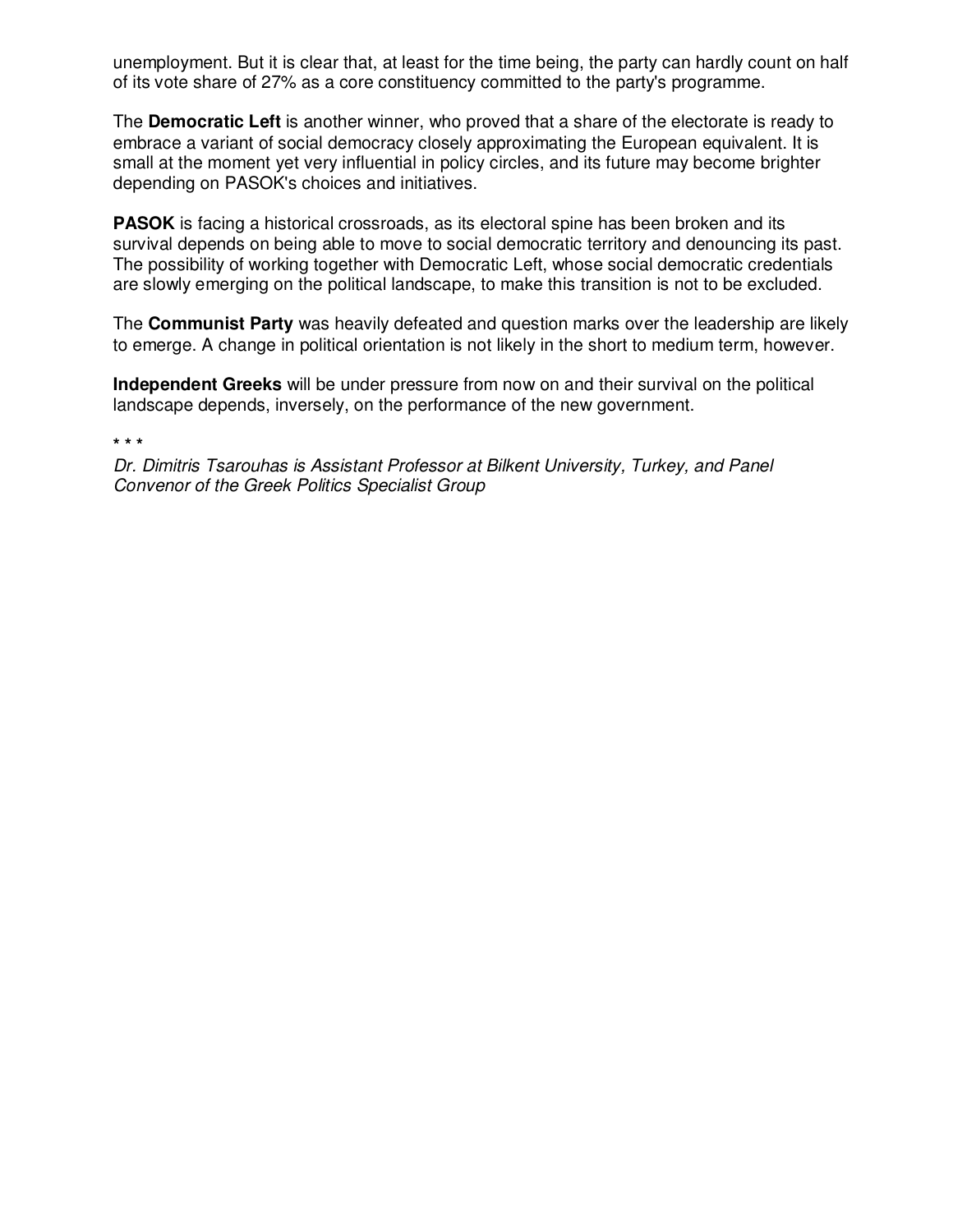#### **3 Athanassios Kotsiaros**

#### Shreds of hope for Greece, a relief for the Eurozone

The electoral win of the "pro Euro(pe) vote" cast shreds of hope for saving the country's future in the Eurozone and in the EU. And for the vast majority of the electorate, the vote was a tough call.

The pre-election period, even though very brief, turned out to be intense. The political discussion was polarized around the centre-right New Democracy party and Syriza, the radical-left coalition. In other words, the choice was presented as one between the pro-bailout forces and the anti-bail-out rhetoric of Syriza, promising to abandon Greece's commitment to austerity. Horrifying scenarios were abundant in the Greek media, warning the voters for an upcoming "catastrophe". The possibility of a "no" vote caused near-panic in world markets, with analysts warning that the collapse of the euro would cost to the markets \$1 trillion.

As a result, the elections of June 17 turned into a "referendum" on whether Greece wants to stay in the Euro or not. Greeks opted for the first, as the fear for the worst was stronger than the anger for the past governments.

As the Greek electorate proved, the ideological polarization had a remarkable effect on voters' willingness to deviate from one of the two options proposed. Academic research affirms that when party polarization increases, the number of viable policy alternatives offered to each group of party supporters is reduced. Thus, even though voters are dissatisfied with the mainstream parties, even if they should/would gladly change, voters will keep on choosing the same policy option. This was also the case in Sunday's election, when the pro-bailout vote, represented by the mainstream parties, prevailed, even though the two main parties (New Democracy and Pasok) were mainly to blame for the economic collapse of the country according to the vast majority of the public opinion.

The mandate wasn't clear. The punishment of mainstream parties, New Democracy and Pasok is obvious. Greek voters gave a clear message to the political leaders that they have to cooperate and form a strong coalition government.

The marginal results gave needed breathing space to the Europeanist Greeks, relief in the Eurozone and temporary alleviation from the markets' pressure. Notwithstanding, the circumstances remain very critical and the country's main economic indicators remain in red. Much has to change and that has to be done fast and efficiently. The formation of a fully functioning, strong coalition government is a must for buying some time, in order to have long delayed reforms implemented - rapidly and effectively.

Simultaneously, Europeans have to seriously consider changes to bailout terms for Greece and introduce a package of measures to promote growth. This is a prerequisite for a possible recovery of the struggling Greek economy. If austerity measures stay in place and there is no change in bailout repayments, it is very hard even for a strong coalition government to kickstart the economy and for Greece to avoid a "Grexit" in the long run…

**\* \* \*** 

*Dr. Athanasios C. Kotsiaros is an Officer at the Secretariat of the Cyprus Presidency of the Council of the EU and a Research Fellow at the Institute of European Integration and Policy, University of Athens.*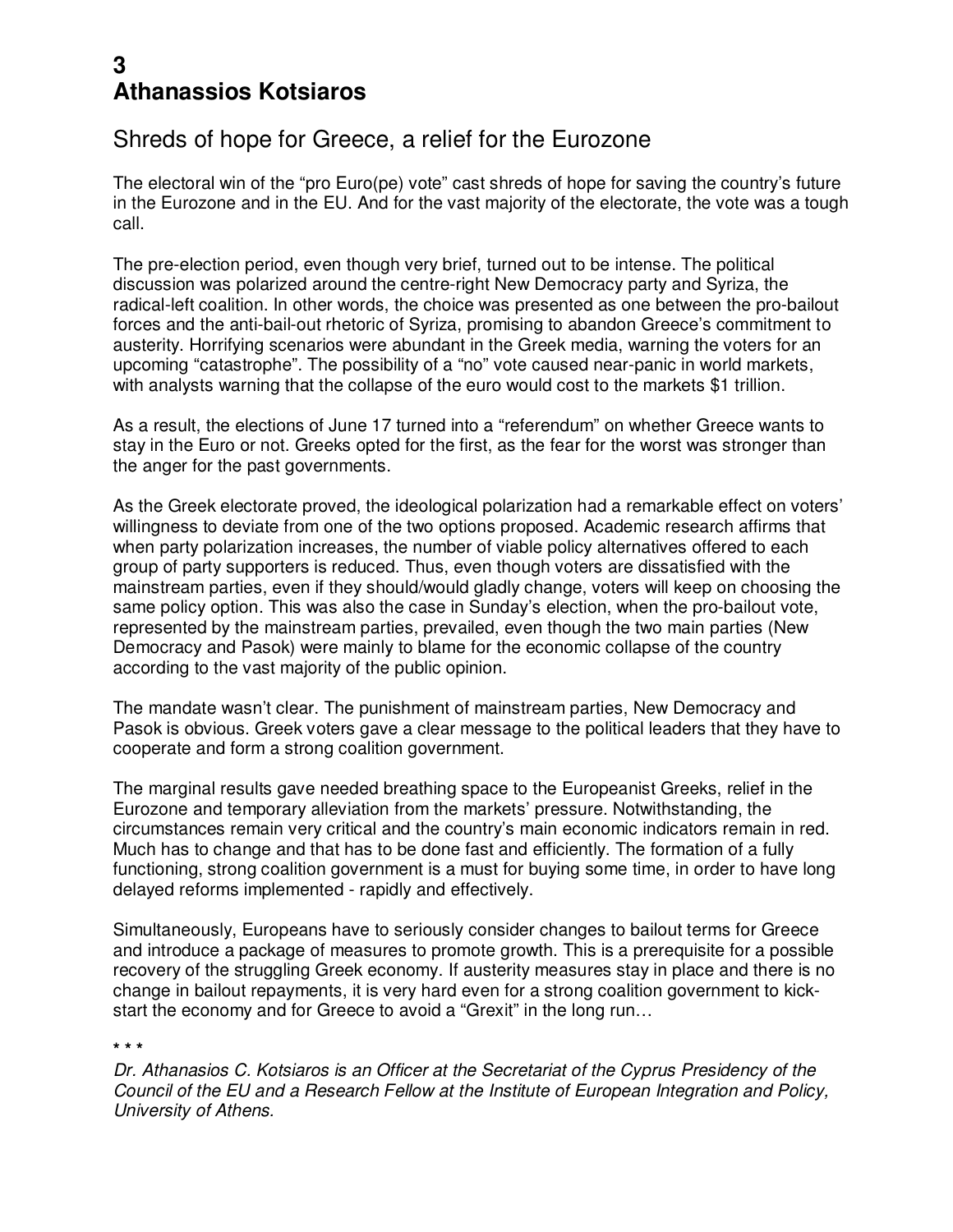# **4 Georgios Karyotis**

# Back from the Brink? Greece's Last Throw of the Dice

Greece went to the polls on June 17th for its most critical election in decades. The two main contenders, the conservatives of New Democracy and the radical left Syriza fought neck-andneck for pole position, which would bring them closer to forming a governing coalition.

New Democracy came to represent stability and predictability for an uncompromised future of Greece within the Eurozone. Syriza, on the other hand, represented hope and belief that an alternative to the draconian austerity measures upon which the EU/IMF bailout agreement is conditional is possible and should be pursued. Both rationales hold much resonance among the Greek people, who are worried about the consequences of a Euro exit but simultaneously suffer from austerity fatigue after two years of unfruitful sacrifices. In the end, New Democracy claimed victory with a small but clear lead over Syriza. Both parties significantly increased their electoral share by over 10 percent compared to the May 6 election, which is indicative of the degree of polarisation that preceded this campaign. Meanwhile, the vote for smaller parties was squeezed but did not prevent the ultra nationalist right-wing group Golden Dawn from holding its share and entering Parliament – the sub plot to this election.

The main story however, which kept global audiences hooked in anticipation for the result is that the pro-austerity camp has prevailed, albeit marginally. This will bring a sigh of relief to European leaders, none more than Angela Merkel, who were alarmed about the prospect of seeing the Greek bailout agreement torn up, as suggested by some forces within Syriza.

New Democracy and its leader Antonis Samaras still needed the support of at least one more party, since it was not able to secure a majority of its own in Parliament. Unlike May, however, the formation of a governing coalition was rather straightforward. At minimum, a coalition with Socialist and pro-austerity Pasok would have sufficed. To increase the political legitimacy and strength of the coalition, however, the participation of at least one of the anti-austerity parties was sought and achieved with the support of the Democratic Left. The significance of this is that the voice of a majority within Greece that oppose the draconian measures will now be heard in government and will contribute to any negotiations about softening the terms of the bailout agreement.

Greece is thus exiting a period of political instability with a strong -at least in numbers governing coalition, avoiding scoring an own goal, which the inability to form a government for the second time in six weeks would have equated to. The road to economic recovery, however, remains thorny and long and more austerity alone is unlikely to be politically, socially and economically sustainable.

In a sluggishly changing Europe, Greece rolls the dice for possibly one last time, needing to convince self and others that it is able to change itself and implement the required reforms needed to pave the way for a brighter future. The key now is for government and opposition to embark on a collective, measured and systematic effort at home to manage the crisis, encouraged by developments elsewhere in Europe which favour a rethink of the overall strategy.

**\* \* \*** 

*Dr. Georgios Karyotis is a Lecturer in the School of Government and Public Policy, University of Strathclyde, and Secretary of the Greek Politics Specialist Group*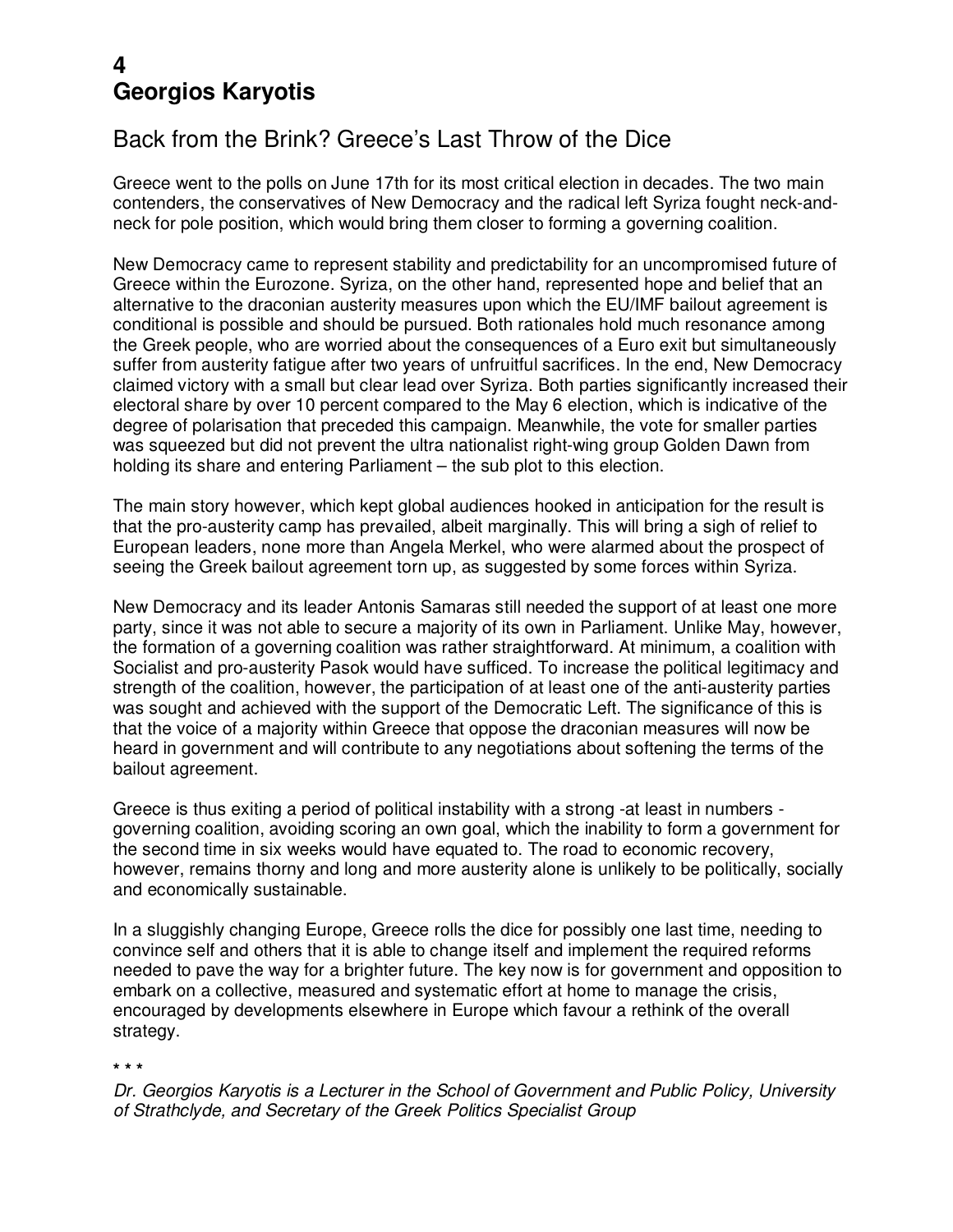### **5 Athanasios Tsakiris**

# Greek Elections 2.0: Party System Reloaded?

The most recent election battle fought in Greece on Sunday, June 17 2012, showed that the process of political realignment is underway and is intensified compared to the previous election of May 6. The June election was characterized by two events: a) the rise of the Coalition of the Radical Left (Syriza) as a mass party to the status of the Official Opposition, and b) by the reconstruction of the party of New Democracy as a special coalition of far-right and centre-right forces and its victory at the elections.

The rise of Syriza to the status of official opposition is an extraordinary political phenomenon since it was achieved within a period of few months, a fact that seems to be exceptional in the political history of Europe. The rise of Syriza is the product of a social movement for change from below that diminished older political forces (e.g. Communist Party of Greece - KKE) that could not interpret the political and social conjuncture's signs as opportunities for the development of a political strategy aiming at the formation of a progressive left government and the building of a large supportive social coalition aiming at the abolition of the memorandum and its implementing laws through the parliamentary procedures.

On the other hand, New Democracy managed to build an unsteady electoral coalition by absorbing into its ranks a great part of centre-right and far-right forces that had an independent presence in the elections of the 6th of June. The Democratic Alliance led by Mrs. Dora Bakoyianni suspended its operation and some of its senior cadres were included in the New Democracy's ballots. MPs and other cadres were transferred from far-right Popular Orthodox Rally (LAOS) to New Democracy. Centre-right political groups, such as the coalition "Drasi-Dimiourgia Ksana-Fileleftheri Symmakhia" (Action, Creation Again, and Liberal Alliance) that ventured contesting the election against both New Democracy and SYRIZA in the name of combating "populism" were diminished. LAOS also suffered a similar defeat.

The once powerful Pan-Hellenic Socialist Movement (PASOK) kept losing votes and MPs, albeit with less intensity this time and still holding the role of party with "blackmail potential" (in Giovanni Sartori's terms a party which may due to its number of MPs help set up and / or overthrow a government). The Communist Party lost this potential due to its refusal to exploit the changing structure of political opportunities by participating in a progressive left government with the task of overthrowing the Memorandum, despite the fact that in 1989 KKE took advantage of this potential; the party co-governed first with New Democracy in a temporary government and then with New Democracy and PASOK in a three-party government which had passed through the parliament some pro-labour laws such as the law 1876/1990 that established free collective bargaining.

Independent Greeks, a right wing anti-memorandum political party led by Panos Kammenos (ex-MP for New Democracy) was abandoned by a quarter of its voters who voted either for New Democracy or for SYRIZA. Democratic Left, a reformist party which was part of SYRIZA until two years ago, stabilized its share of votes despite the fact that some of its previous voters cast their votes to SYRIZA thanks to latter's consistency on the anti-memorandum stance. Ecologists-Greens, ANTARSYA (radical left), "Can't Pay, Don't Pay" Movement and other Maoist and Trotskyist political groups either lost a big proportion of their previous election voters in favour of SYRIZA or did not contest the election.

The dark side of this election showed that neo-Nazi, anti-immigrant Golden Dawn stabilised its political and social presence in the country unleashing deadly violence against immigrants. Almost daily there are violent incidents perpetrated by members of Golden Dawn or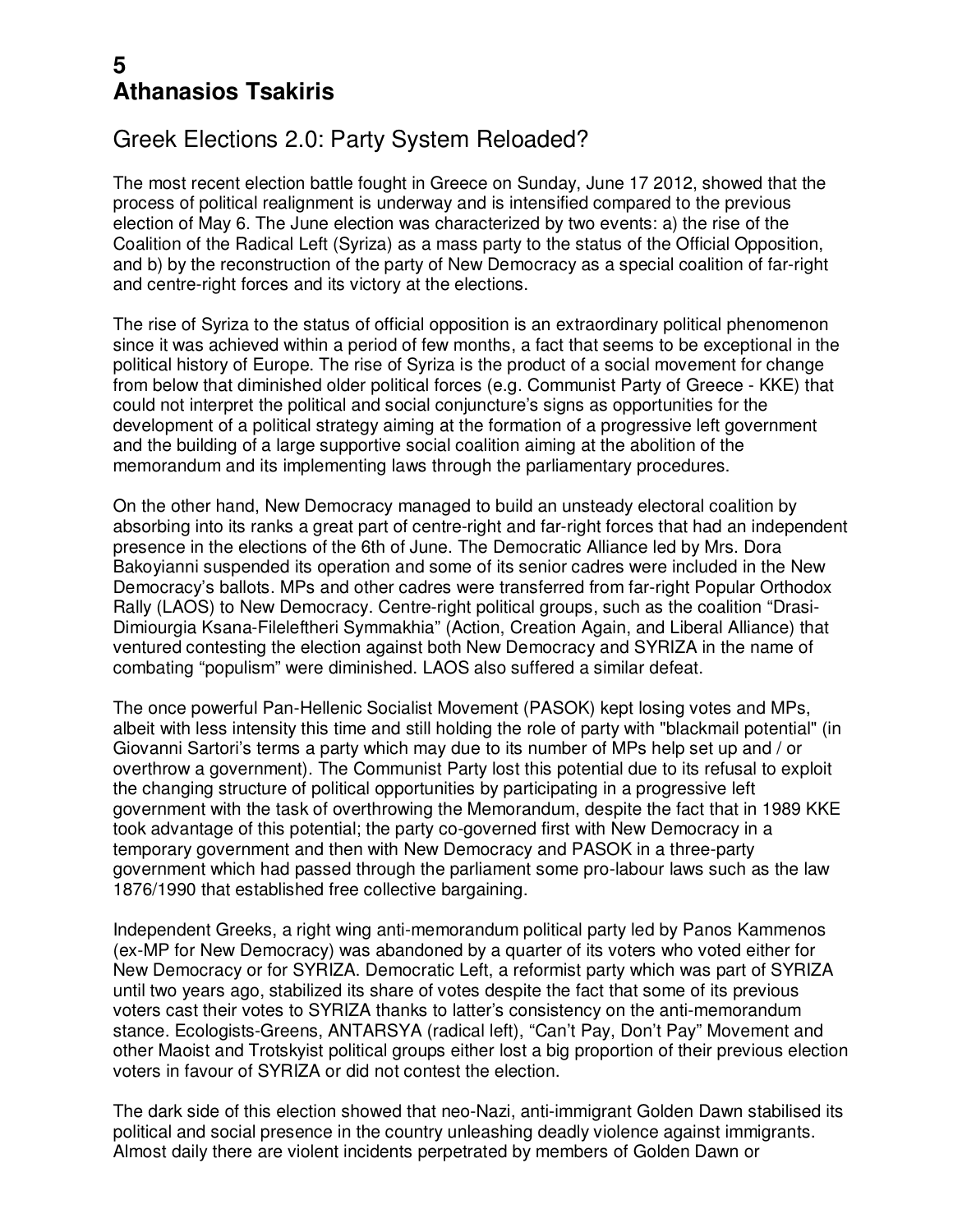sympathisers; many of these incidents are not reported to police due to the threat of further violence against the victims. Moreover, sections of the police are suspected of covering the members of Golden Dawn. We must note here that in both elections this year in the special polling stations for police staff, Golden Dawn's share of the vote exceeded 50%.

In terms of electoral sociology Syriza gained working class votes and New Democracy gained votes from the upper classes. For example, in the Municipality of Ekali with very rich residents New Democracy gained 70.01 % of the vote and SYRIZA only 6.54% of the vote. Similar was the pattern of the vote throughout the rich residential suburbs in the main urban areas, e.g. in the municipality of Filothei-Psyhiko New Democracy gained 51.48 % and SYRIZA gained 15.86%. On the contrary, in working class municipalities of such Aigaleo (Athens) and Keratsini-Drapetsona (Piraeus) Syriza gained 37.15% and 37.23% of the vote while New Democracy gained 19.10% and 17.29% respectively. Finally, we ought to mention that Syriza gained a very high share of votes in Attiki and Thessaloniki and other urban districts while New Democracy in rural areas.

In what direction is the party system going? These elections brought down the party system as we knew it, which is a two-party system with cartel party features (in terms of R. Katz and P. Meir's "cartel party theory" the catch-all parties invade the state, finding there a new source of privilege and a new means of ensuring their own survival). New Democracy and PASOK still share these features but the system is under reconstruction through the process of political realignment. Real policy differences between New Democracy and PASOK on the side and Syriza on the other side convinced a great number of the voters that there are alternative policy platforms expanding thus the available choices and enhancing democracy. Syriza is a sui generis political party which combines characteristics of traditional left parties (socialist ideology, access to working classes), left libertarianism (welfare state for all, expansion of human, political and social rights, libertarian ways of thinking and living), radicalism (direct democracy, self-management) and social movements (feminism, ecologism, LGTB etc). It must be noted that SYRIZA was preferred by the majority of voters from 18 to 54 years old (18-34 years old 33.0%, 35-54% years old 34.0%) while the older voters (above 55 years old) preferred New Democracy by 39%, PASOK by 17% (18-34 years old 6%) and Syriza by 20%.This means that the system is being transformed into a relatively polarized pluralist system expressing a highly fragmented society along not only socio-economic class lines but also along age divisions.

\* \* \*

*Dr. Athanasios Tsakiris holds a PhD from the Department of Political Science and Public Administration, University of Athens* 

#### GREEK ELECTIONS

| <b>Main Parties</b>                          | 6/5/2012     | 6/5/2012 | 17/6/2012    | 17/6/2012 |
|----------------------------------------------|--------------|----------|--------------|-----------|
|                                              | <b>Seats</b> | Votes %  | <b>Seats</b> | Votes %   |
| New Democracy                                | 108          | 18.85 %  | 129          | 29.66%    |
| Coalition of the Radical Left - SYRIZA       | 52           | 16.78 %  | 71           | 26.89%    |
| <b>Pan-Hellenic Socialist Movement PASOK</b> | 41           | 13.18 %  | 33           | 12.28%    |
| <b>Independent Greeks</b>                    | 33           | 10.61%   | 20           | 7.51%     |
| Communist Party of Greece - KKE              | 26           | 8.48%    | 12           | 4.50%     |
| Golden Dawn                                  | 21           | 6.97%    | 18           | 6.92%     |
| Democratic Left                              | 19           | 6.11%    | 17           | 6.26%     |
| Ecologists-Greens                            | 0            | 2.93 %   | 0            | 0.88%     |
| Popular Orthodox Rally                       | 0            | 2.90%    | 0            | 1.58%     |
| Democratic Alliance                          | 0            | 2.56%    | 0            | 0         |
| ANTARSYA                                     |              | 1.19%    | 0            | 0.33%     |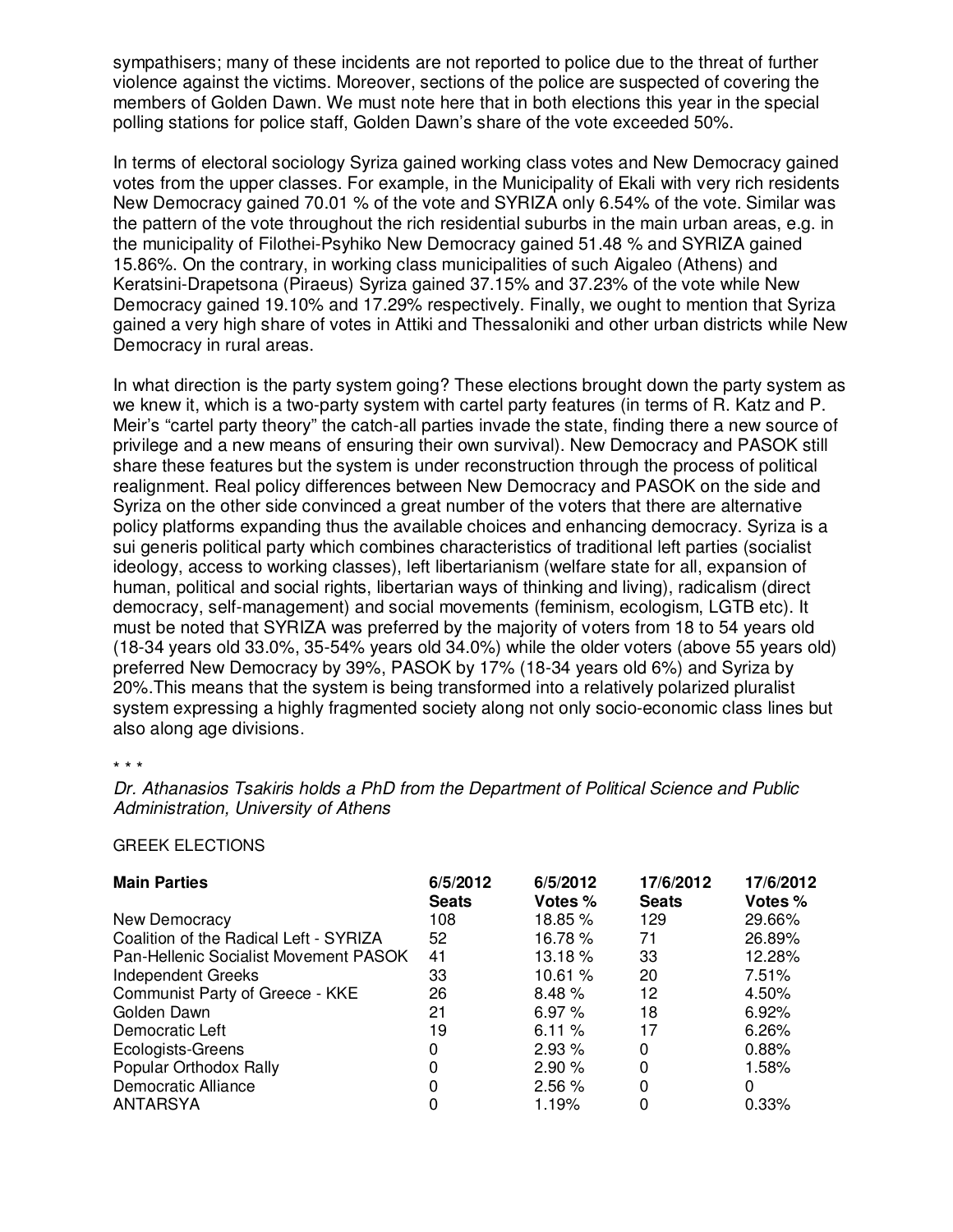### **6 Ioannis Papadimos**

#### Incapable of change, unable to hope

Election results can only be interpreted when one takes into account the specific political assumptions that define each election process. The basic political assumption underlying the 17th June elections in Greece was one of a referendum-like nature. Greek society was called upon to choose -in what was termed the most critical elections since 1974- with not one, but two guns pointed at their heads. One the one hand, there was the threat of finding themselves out of the Eurozone and on the other the certainty that they would still have to suffer the hardships of additional unjust measures, bursting unemployment and a standstill development. The prospect of both options resembles, for many Greeks, the prospect of choosing between a sudden and a slow death.

Uninspired by their political leaders and unable to identify with party proposals the Greek electorate finally opted for the latter. It felt that it had to halfheartedly opt for something, only to avoid the worst. Given the lack of sophisticated political education, it was certain that the Greek electorate would find itself caught up in this dilemma. Democracies of high sophistication, however, do not allow room for dilemmas. This is because meaningful democracy presupposes that the electorate possesses sharp judgment that allows it to clearly and calmly read between the lines of the dilemmas set forth. And this is not the case for Greece, as the electorate has been nurtured in a shortsighted clientele-like political orientation and practice for over forty years now.

As a result, it was a given that, like political dilemmas causing polarisation, polarisation would in turn cause intra-party rallying and this in turn would only reaffirm the predominance of political parties already well in place. The weakening, thus, of the traditional parties according to the May 6th election result, has not been reaffirmed. The leftward turn seems to be paradigmatic not of a structural shift of the otherwise deeply conservative and fearful-ofchange Greek society, but rather of an opportunist trend to avoid the hardships caused by the Greek bailout.

Additionally, the fact that the fascist party maintained its percentages is not being attributed to the embracing of the fascist ideology by almost 500.000 Greek citizens, but to the lack of state welfare policies and practices that the party has successfully exploited. The results manifest, thus, a society at a loss, deprived of political thinking, ideological orientation and in confusion as to how to react about their political, social and financial prospect.

Admittedly, what was certainly missing in these elections was the element of hope for the future. Not unsubstantiated hope but a well-defined prospect of development and regeneration; the certainty that problems will be handled not in the usual ways of the clientelistic system but in the sense of learn-from-past-mistakes attitude. The result is not therefore promising for the Greek society - neither for the Greek state as a whole. And this does not only have to do with whether Greece will find itself into or outside the Eurozone in the near future. It has to do with the fact that every election has to serve as a step towards achieving political maturity and change. And meaningful change would not only coincide with the replacement of the 'old' with the 'new' but of the 'rotten' with the 'fresh'. This was not visible at all in these elections.

Indeed, it takes a long time for a paradigm to change. It will take more than one or two elections to really attest whether there is change, whether the change is structural or whether Greek society will relapse to the familiar practices of clientele mentality. But in any case,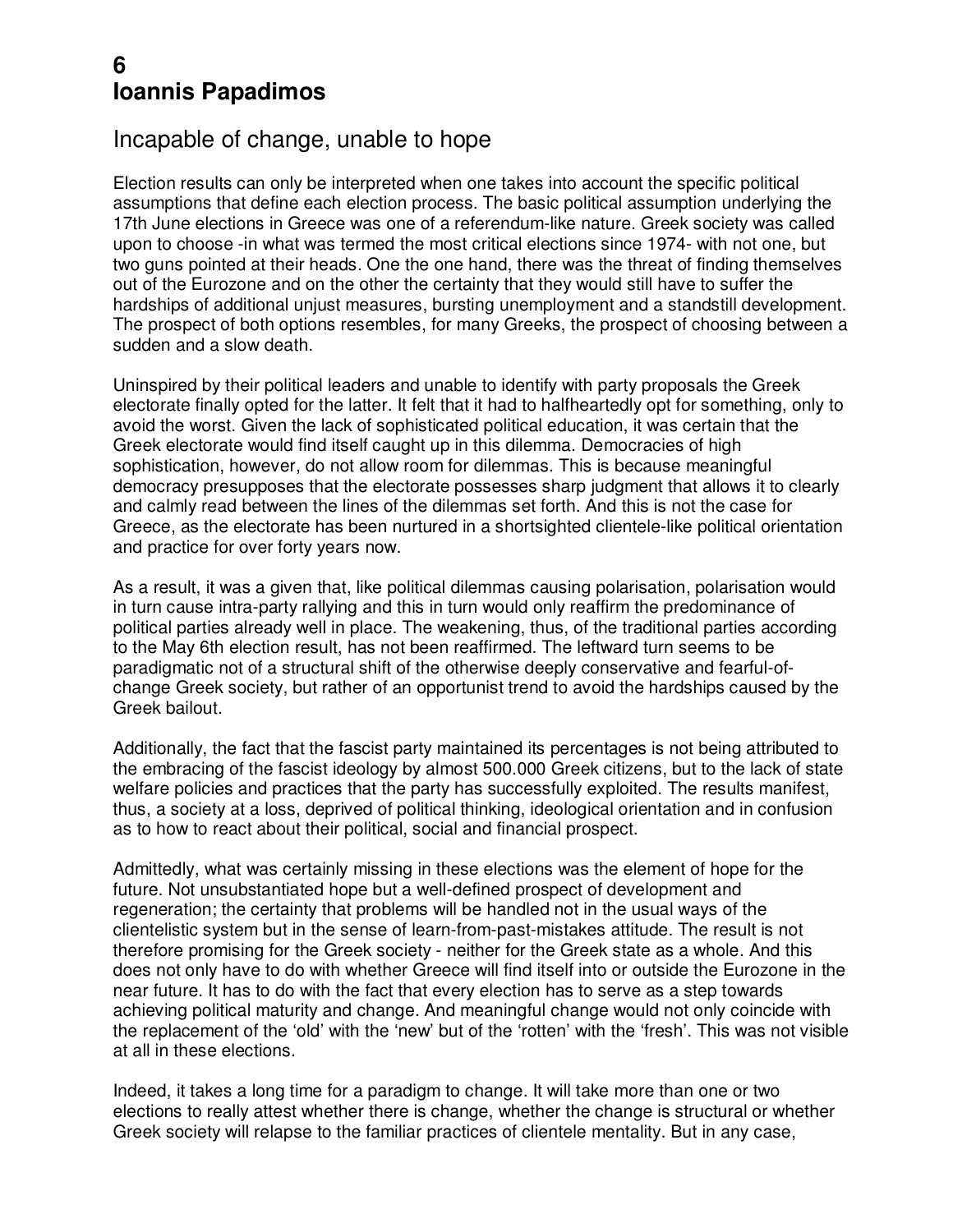political decisions made under the state of fear for one's own and collective future, are certainly not conducive to structural social and political change.

\* \* \*

*Ioannis Papadimos is a Communication and International Relations Advisor and Team Leader of the EU project 'Parliamentary Exchange and Dialogue', Ankara, Turkey*

# **7 Dimitris Rapidis**

#### Polarisation and uncertainty

The result of the ballot box in the second round of the Greek elections on 17th June 2012 leaves some clear but mainly some unclear messages. The electoral rise of Syriza mainly in the urban areas of the country clearly shows that the middle class is now attached to this political formation which comes to substitute PASOK as the party that expresses the centre and centre-left voters of the political spectrum. ND gained the first place increasing its share of the vote by almost 10 % and setting itself as the leading political power in Greece. PASOK retained its share, the Communist Party and Independent Greeks lost significant ground, whereas the extreme right party of Golden Dawn gained for the first time relatively strong parliamentary representation against the odds.

These are the clear messages. But what about the unclear messages? Unfortunately there are overriding the first ones.

Firstly, the weak electoral win of ND against Syriza shows the deep division of the electorate regarding what policy Greece should follow against the austerity measures and the bailout plan. This division was meticulously manoeuvred by the media which, during the election campaign, were constantly over-mentioning that Syriza was willing to set Greece outside the Eurozone. So the dilemma was between choosing to stay or leaving the Eurozone. This dilemma was by its nature invented as Syriza was never supporting the exit of Greece. This trick ultimately determined the result at large.

Secondly, the tremendous electoral rise of Syriza was critically explained as the will of voters to condemn both ND and PASOK for their decision to implement harsh austerity measures. Yet the results of June 17th show that ND and PASOK can form a coalition government equal of the one ruling Greece under the premiership of Lucas Papademos between November 2011 and May 2012. So assuming both parties form a coalition government nothing is essentially changing and the mess and stagnation that occurred during the electoral period would be nonsensical.

Thirdly, the entrance of extreme right in Parliament despite incidents of violence stemming from its candidates during the electoral period proves that a significant part of the Greek electorate has become either suddenly undemocratic or completely puzzled. This cannot be scientifically explained simply on the grounds that there is still confusion regarding the causes of deep economic hardship. Is it the presence of illegal immigrants that has brought Greece into this perilous situation both economically and socially, or the unjust austerity measures instead? The answer is still unclear in the eyes of many voters.

Fourthly, there is also a legitimate question wandering over the fate of Greece that has not been answered. All parties are talking about the need to reset and re-negotiate the terms of the bailout plan as it cannot be sufficiently implemented. But has any political leader guaranteed that the European Union, the International Monetary Fund and the European Central Bank are willing to re-negotiate the terms? In other words, have any of our lenders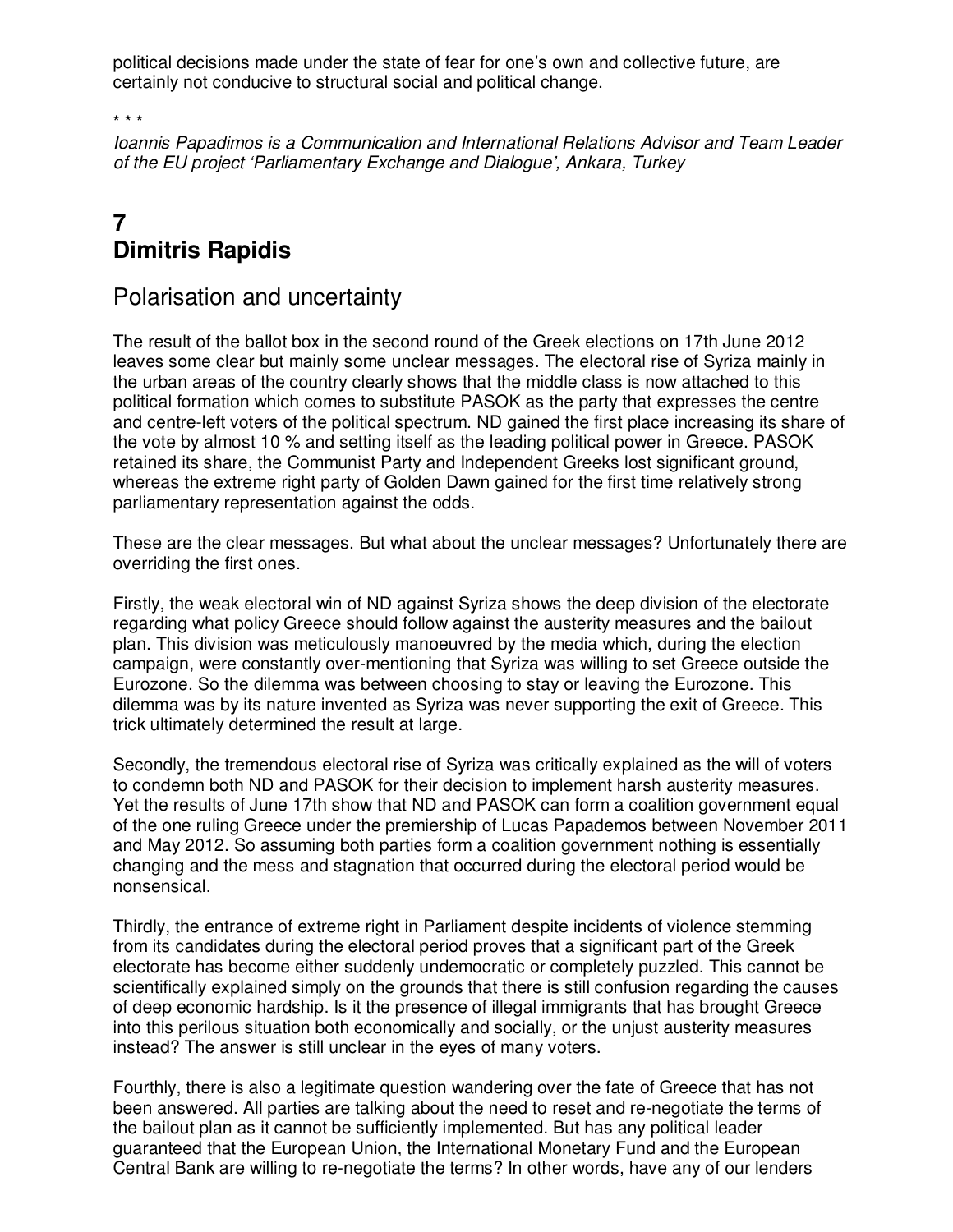publicly expressed their willingness to re-negotiate the bailout plan? We have not seen or heard anything of the sort. So why all parties were overstating this if no clear sign has emerged?

It finally seems that, once more during an election campaign, the public has not been fully informed. And given that eventually we have achieved to bring parties close to the formation of a coalition government, another question is arising: if not even now, when will the public be finally an equal interlocutor of the possibly hidden discussions streaming the doors and offices of the political leaders in Greece and Europe?

\* \* \*

*Dimitris Rapidis, MSc., is a Political Analyst cooperating with various think tanks and institutions like Europe's World, CESRAN, and the Greek Politics Specialist Group. He is also member of the Research Committee on Geopolitics (RC-41) of the International Political Science Association.*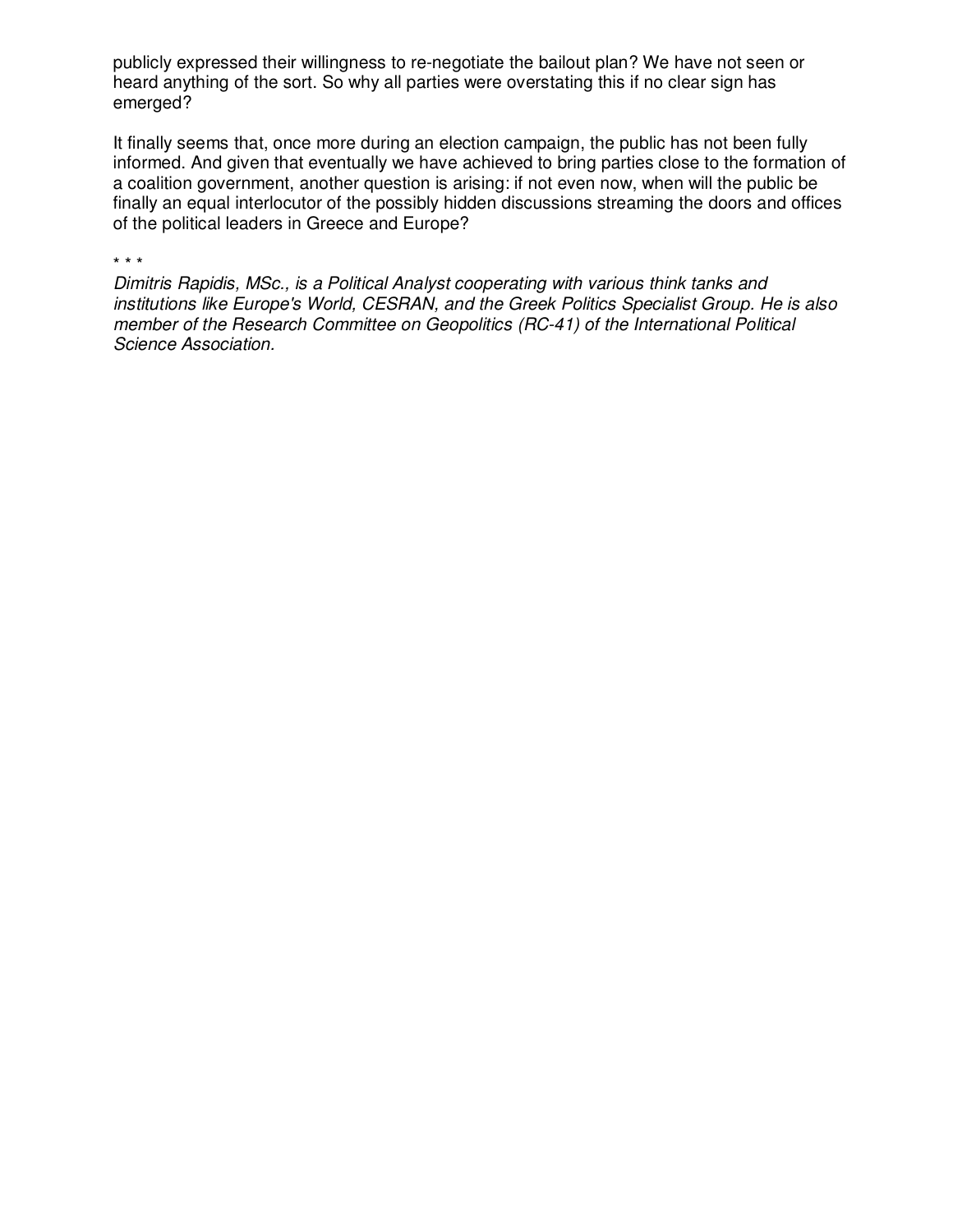# **8 Vasilis Leontitsis**

#### Learning to co-operate

After the May and June elections, Greece is about to enter a new political era. The two-party system has collapsed, taking with it the ability of a single party to form a government on its own. This is officially the end of Metapolitefsi; the political period in Greece that started with the restoration of democracy in 1974.

The Greek voters have demanded for coalition governments and the political parties in the country have been forced to accept it. The new government that has just sworn in Athens is supported by three parties: New Democracy (centre-right), PASOK (socialists) and the Democratic Left (centre-left). More importantly, it is not restricted either temporally or in scope. Hence, the three parties will have to learn to co-operate in a number of issues and put aside their minor or major differences.

This could be a novelty for Greece. The short-lived coalition governments in 1989-1990 failed miserably, since it was possibly far too early for the political parties to abandon confrontational behaviours that have infested Greece's politics since its independence. In the end, the country reverted to the status quo ante with PASOK and New Democracy alternating in power. What has now changed is both the internal and external conditions.

Externally, the country is the weakest link in a financial crisis that has affected most of the Western World. The economic crisis has grown into a political and social crisis unprecedented since World War II. Internally, a closer look at the recent results reveals an important qualitative difference. In 1989, the two major parties accounted for more than 80% of the votes. In May 2012, they accounted for approx. 35% and in June, after an intense election period, they accounted for 56%. In 1989, the party with the most votes was denied parliamentary majority, because of the electoral law. In 2012, the first party did not achieve parliamentary majority, despite a really favourable law. Hence, the Greek political parties need to co-operate, in order not only to pull resources and face a destructive, multi-faceted crisis, but also because they have no other option, after the recent election results.

The learning process will be a long one. However, this is possibly the only path out of stagnation. The Greek political parties and society have to re-learn the values of co-operation, respect for the other, and above all the importance of dialogue in achieving positive outcomes. The recent results are pushing towards co-operation. At the same time, the strengthening of the far-right party (Golden Dawn) and the strong, polarising language used between the May and June elections show that confrontational behaviours are not to disappear overnight. The conditions have changed, but what about the attitudes of the political establishment in Greece?

*\* \* \** 

*Dr. Vasilis Leontitsis is a Research Associate at the Hellenic Observatory, London School of Economics, and Treasurer of the Greek Politics Specialist Group*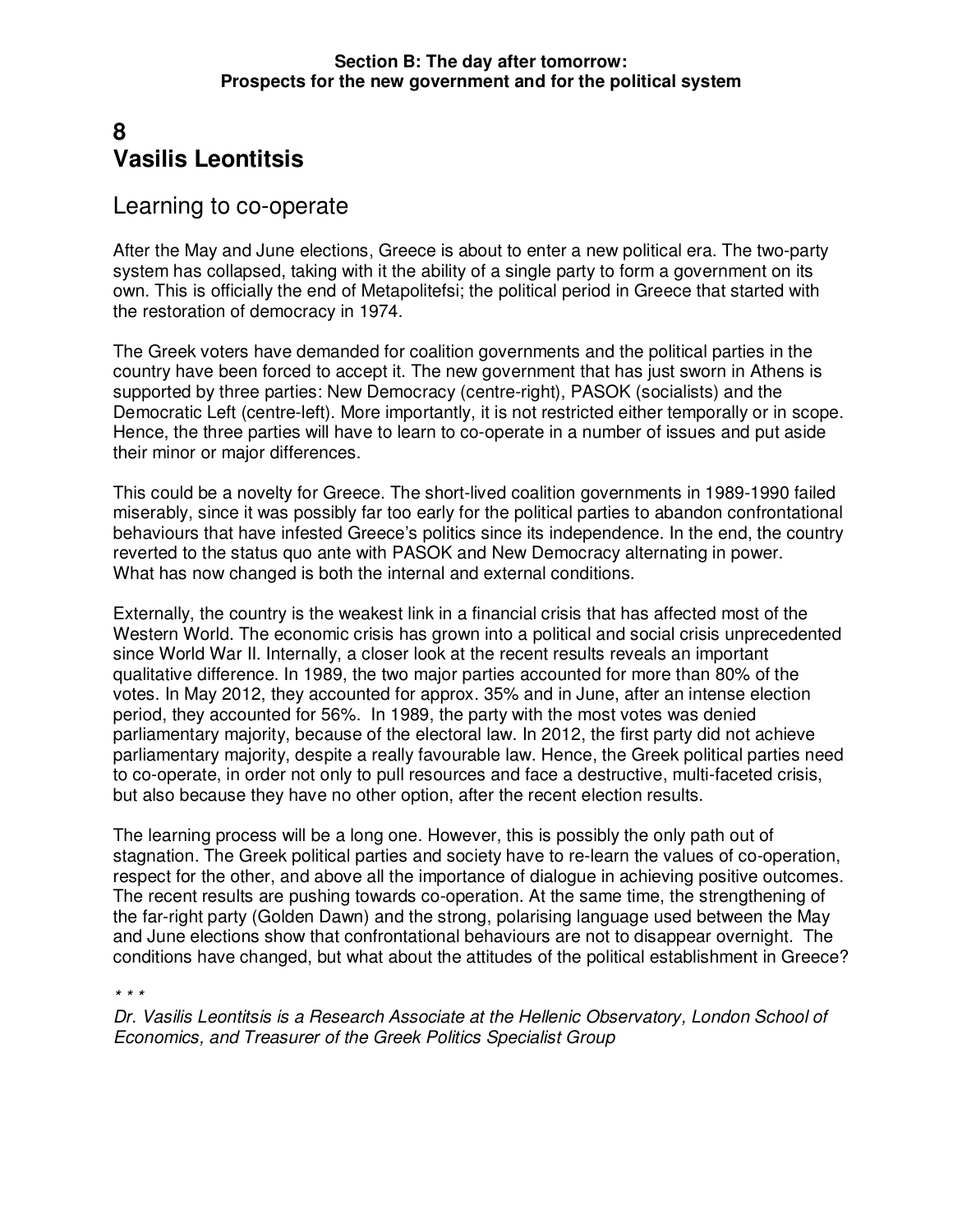### **9 George Diakoumakos**

### The dying breath of an ageing political system

A person who has no knowledge of Greek politics, other than what he or she learns from the media, may conclude that the outcome of the Greek elections guarantees the European course of the country. The pro-bailout conservative party of New Democracy has won, and is about to form a coalition government which will make sure that Greece will stay in the Eurozone at any cost. The Grexit, which could prove disastrous for the Eurozone, has been averted. This couldn't be further from the truth. There are at least two things to consider.

Firstly, when the Papademos coalition cabinet was formed in November 2011, it enjoyed the support of three parties and it received a vote of confidence from an impressive 255 MPs out of 300. However, when the second bailout agreement was brought to the parliament three months later, it received only 199 votes in favour. The coalition cabinet lost the support of 56 MPs within three months, largely because of the second bailout agreement and the related austerity measures. This is particularly surprising since Greek MPs have being notorious for toeing the party line.

How can one expect that a government supported by the 179 MPs of New Democracy, the social democratic PASOK, and the left-of-the-centre Democratic Left, in comparison to the 255 seats of the Papademos cabinet, can survive for more than a few months? The issue is further complicated by the fact that checks and balances has never being a strong point of Greek politics. Unless there are significant changes to the austerity policy, it seems very unlikely that this government will stay in power for long.

Let's suppose that the electoral results actually indicate that most of the Greek electorate is supportive of the bailout agreements. However, there's a much more important set of facts coming into play: who actually voted in favour of the pro-bailout parties? According to the exit poll data presented on a recent public event by professor Elias Nikolakopoulos, a leading figure in Greek electoral studies, it seems that the majority of New Democracy's and PASOK's supporters are found among the elderly. In particular, among voters older than 55, New Democracy received 40% of the vote, PASOK received 19%, and the main anti-bailout party, the radical left SYRIZA, is third with 18.5% of the vote. On the contrary, among all age categories under 55, SYRIZA received more than 30% and has a 10% lead over New Democracy, while PASOK's share of the vote drops to single digit numbers.

The exit poll data also indicate that SYRIZA has a big lead among the private sector workers and the unemployed, while New Democracy is dominant among the pensioners and the farmers. Moreover, SYRIZA is stronger in urban areas and among the voters who have received tertiary education, while rural areas are the strong point of both New Democracy and PASOK. The elderly, farmers, pensioners... are these the supporters of the pro-bailout parties, that guarantee the European future of Greece? There's something quite wrong here.

In fact, it is clear that there are at least two Greeces. One includes the elderly, who would rather live the rest of their lives in a familiar and stable environment. The other is composed by young and educated people, who had enough with the austerity policy and the parties of the status quo, and want to try something different.

It is obvious that the pro-bailout parties of New Democracy and PASOK, which dominated Greek politics during the past three decades, are dying - both metaphorically and literally. This was not a victory of the political forces that stand for European ideals, but rather the dying breath of an ageing political system. The Greek political system is changing, and parties such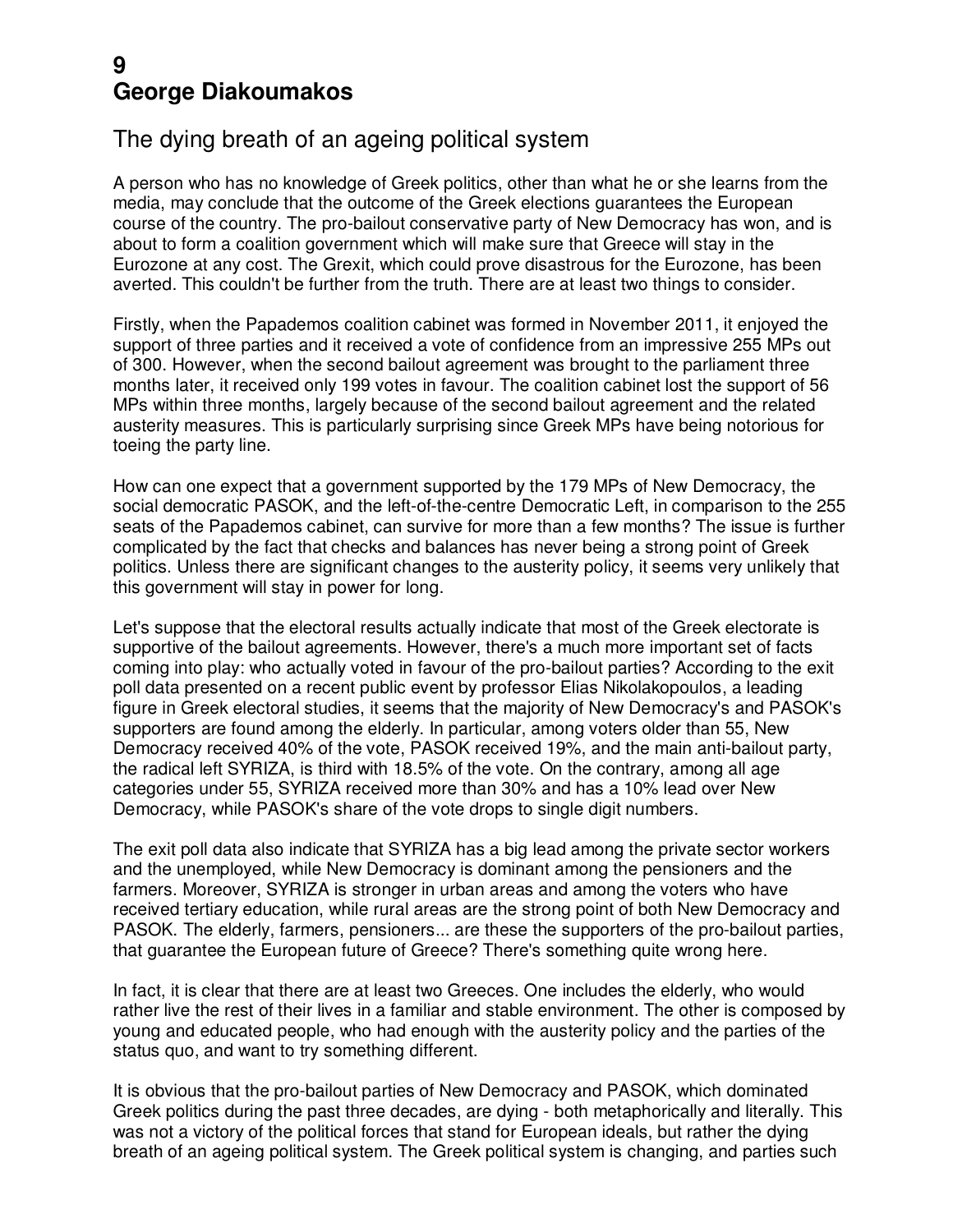as SYRIZA are on the rise. Add the durability of the extremist far-right Golden Dawn, which is also particularly powerful among the young, and you get a highly unpredictable and potentially explosive political environment.

In the short term, it's almost certain that new elections will take place within the year; chances are that they will be easily won by SYRIZA. On the long term, no one can tell what may happen. One thing is certain: after looking into these facts, no reasonable person can claim that the Eurozone was saved.

\* \* \*

*Dr. George Diakoumakos holds a PhD in Political Science from the University of Athens. www.gdiakoum.com/en* 

# **10 Theodore Chadjipadelis**

#### The 40 days of confinement should not be wasted

The result of the May 6th election has proven to be unmanageable for Greece's political parties. Stunned by the low vote shares and unexpected results of "one use" parties and the "one time" vote, they failed to form a government based on that result. Almost 48% (summing New Democracy, PASOK, Democratic Left and liberal parties) wanted the country to proceed in the direction of changes in the bailout agreement and ensure the progress of the country in the Eurozone. The embarrassing result made them proceed with a subsequent election as the possibility of forming a coalition government is something foreign to the Greek political tradition.

The May 6th result was a shaking for all. Almost one third of people voted the forces of populism. We had elections in 40 days, with Independent Greeks losing 3%, the Communist Party 4% and the share of those who voted for parties that did not pass the 3% parliamentary threshold declining from 19% to just 6%. Thus, ND and SYRIZA took about another 10% each. Is the situation manageable? Political parties have finally become adults. I have to note that the formation of government is a separate issue to the negotiation of the memorandum with our partners. Most people decided to vote that we must remain in the negotiations and try for the best. In this national objective both the government and the opposition have a distinct role. Like in other countries –e.g. Cyprus- where political leaders have to deal with existential questions beyond domestic politics, so must our political parties rise above their circumstances and offer each of their part in this national effort.

That means that the new government must take into account that the result requires consultation without bitterness. The opposition should also understand that 27% is no majority and that respecting the will of citizens is the primary element of democracy. The phenomenon of one-use-party and the one time vote will punish anyone who does not respect the will of the majority. At last the country must be stabilized to overcome "childhood" illnesses - to proceed with reforms. Theoretically, everyone wants to have an effective mechanism for collecting taxes before discussing the highest tax rate. The 40 days of confinement should not be wasted. Tomorrow, the parties have to overcome themselves. Neither is easy or very likely.

#### **\* \* \***

*Prof. Theodore Chadjipadelis is a Professor of Applied Statistics at the Department of Political Sciences, Aristotle University of Thessaloniki and a member of the GPSG's Advisory Committee*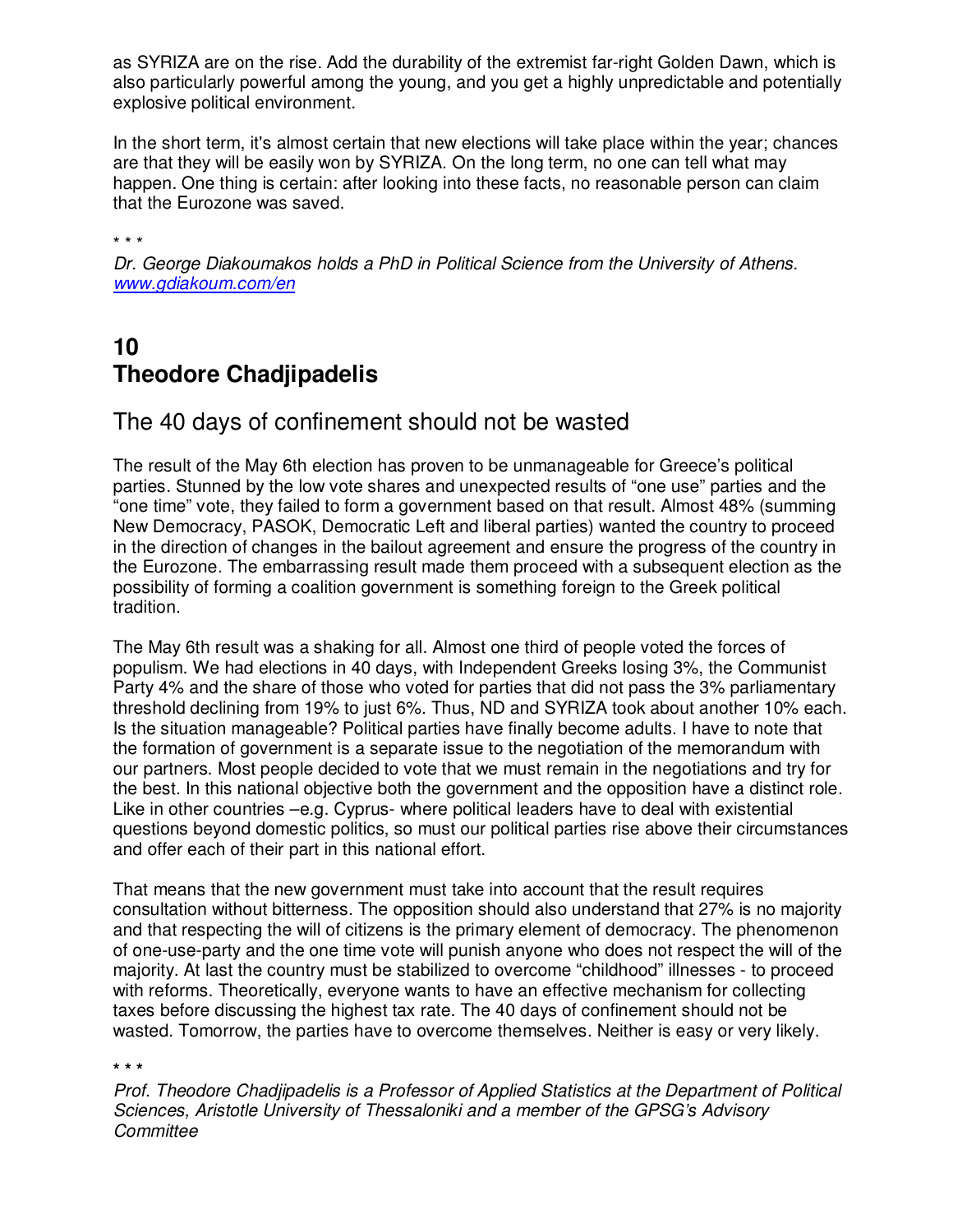### **11 Stellina Galitopoulou**

Time to Run the Country…

The second round of the Greek elections in 2012 during the ongoing economic and social crisis was not less historical than the previous one. This time citizens seemed to vote by putting forth their logic rather than their indignation based predominantly on the menace of a "Grexit" from the euro zone.

#### **Key messages**

The main message of last Sunday's elections was clear; Greeks want to be part of the EU and of the Eurozone as the percentage of the pro-European political parties gathered almost 50% (New Democracy, PASOK, Democratic Left) with New Democracy carrying the day (29,66%). However, at the same time, they want less austerity as the percentage of SYRIZA (26,89%) indicated and gained the second place overthrowing PASOK (12,28%) to the third one. The other political parties either pro- or against- euro (Independent Greeks, Democratic Left and Communist Party) found themselves with diminished percentages of votes, as the voters preferred to strengthen the two dominant parties of the debate and not to risk a third round of elections.

Another interesting observation is that the neo-Nazi party, Golden Dawn, achieved the exact same result as in the previous elections (7%) despite the violent attack of its spokesperson against a female MP in front of the cameras just a few days before the elections, and the presentation of their extreme theses in the media. This phenomenon illustrates that the argument of some who claimed that those who voted for the Golden Dawn the first time on May was due to either ignorance or punishment to the political system is not valid. In fact, we have to investigate in a deeper fashion this tendency.

In my opinion, this result stems from the long-standing issue of illegal migration and the subsequent criminality. At that point, Golden Dawn delivers social services that police or other state institutions do not and somehow aims to "restore the order". Thus, not all of its voters identify with their ideology. Yet, it is a really worrying phenomenon not only because it clearly underscores the inefficiencies of the state, but also it cultivates a xenophobic attitude. After all, the sharp increase of incidents of blunt violence against immigrants is not random. Still, a question arises; if Golden Dawn aims to protect Greek citizens from criminality where police cannot, what happens in cases when criminals are Greek?

#### **Priorities**

Firstly, we need a serious, accountable and capable government. New Democracy, PASOK and Democratic Left are about to form a coalition government. The main dilemma is whether to form a government of technocrats and politicians that are not "burnt" by politics or one of wellestablished politicians who know the "game" well. In my eyes, we have no time to waste playing political games and putting in position of government people who will govern with short-term horizon and will value higher the individual political cost than the national one. Secondly, concerning the re-negotiation of the Memorandum of Understanding with the international partners, it is necessary to have representatives who will combine strong technical expertise and solid experience in multilateral negotiations. They should be able to convince that persistent contractionary fiscal policies will not yield the expected results in the already agreed timeframe, especially after such a prolonged electoral period and with such a strong opposition.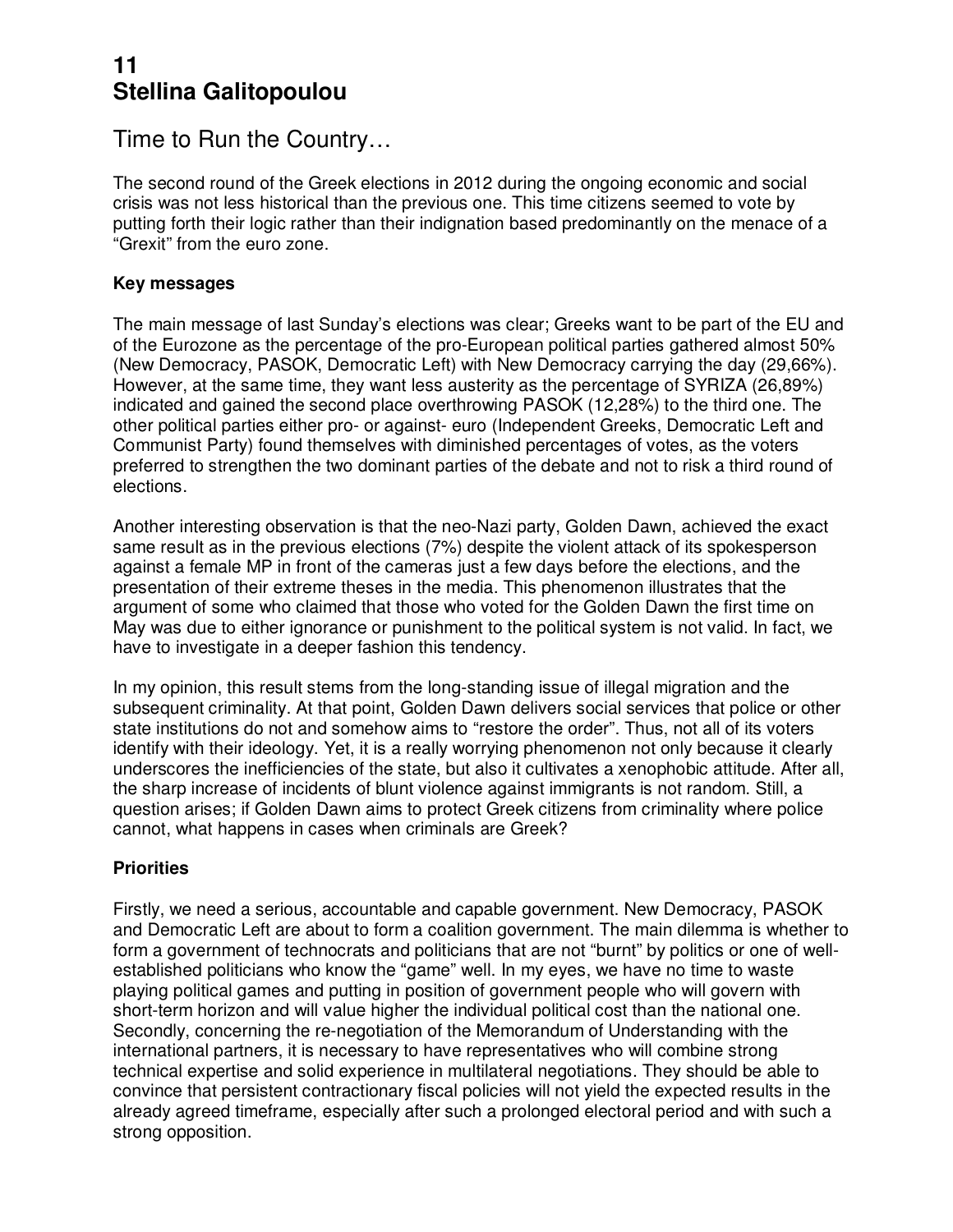Thirdly, the aforementioned argument in order to be convincing should be coupled with decisiveness to reform in fast pace the malfunctioning structures of the state. Creating the necessary institutional environment that will be attractive to investments and entrepreneurship, tackle persistent tax evasion and constructing a fair taxation system, strengthening our comparative advantage- the shipping industry-, reinitiating the construction of a production base, and reducing the enormous public sector by establishing a system of evaluation of performance are only few of the steps that the state could take.

However, one should keep in mind that reforms are not easy and cannot be realized without cost and discomfort. Yet, they are vital, if there is to be a horizon of recovery in the near future that will bring a leap of the so much needed faith and hope.

#### \* \* \*

*Stellina Galitopoulou is a political scientist at the Paul H. Nitze School of Advanced International Studies (SAIS), Johns Hopkins University, USA*

# **12 Julie Kolokotsa**

#### Did we really need the June election?

On the face of it, Sunday's election results do not look substantially different from those just weeks ago in Greece – no party won an outright majority. No other party apart from the "usual suspects" (New Democracy, PASOK and Democratic Left) is willing to enter this pro-bailout government. Nor did the campaign look substantially different from those of the past at least in the eyes of foreign viewers – few details were offered, candidates presented themselves in simplistic, populist terms as the only hope for the future.

Perhaps the starkest was Antonis Samaras' New Democracy (ND) claim that a vote for Alexis Tsipras of SYRIZA was a vote to return to the drachma. It's an interesting about-face for Samaras who is now claiming to be the responsible, safe choice to keep Greece in the Eurozone just months after his centre-right popular party refused to support the bailout agreement signed by the Greek government (PASOK), the EU and the IMF. Samaras' strategy appeared to bank on the hope that voters are short on memory and long on fear of a Eurozone exit.

Samaras' strategy is no surprise given that SYRIZA's rise from fringe (4% in 2004) to prominence (26.9% on 17 June) represents a shake-up to the establishment. SYRIZA - a fractious coalition of 12 radical left groups - effectively gave ND a run for its money and nearly even came in first. Given unemployment of over 22% and youth unemployment of around 50%, and rising public discontent with the austerity measures, this is hardly surprising. In fact, it effectively means over  $\frac{1}{4}$  of Greeks who cast their ballot voted for a genuine change from the two-party alternating government game that has ruled Greece for over 30 years. Their wish was that People Power would really challenge People in Power. SYRIZA was the only party able to leverage this sentiment and its goal was to change the rules of the game of politics in Greece outright.

SYRIZA's rise has already bore fruit: it forced PASOK and ND to change the nature of the austerity debate and effectively admit that there is not much difference between them. ND finished first, allowing them to take advantage of a "reinforced proportionality" law (that they put in place when last in government) providing the first party 50 bonus Parliamentary seats. Yet even this boost together with PASOK and Democratic Left will not guarantee a lasting government in the face of unpopular austerity measures. The coalition gives the impression of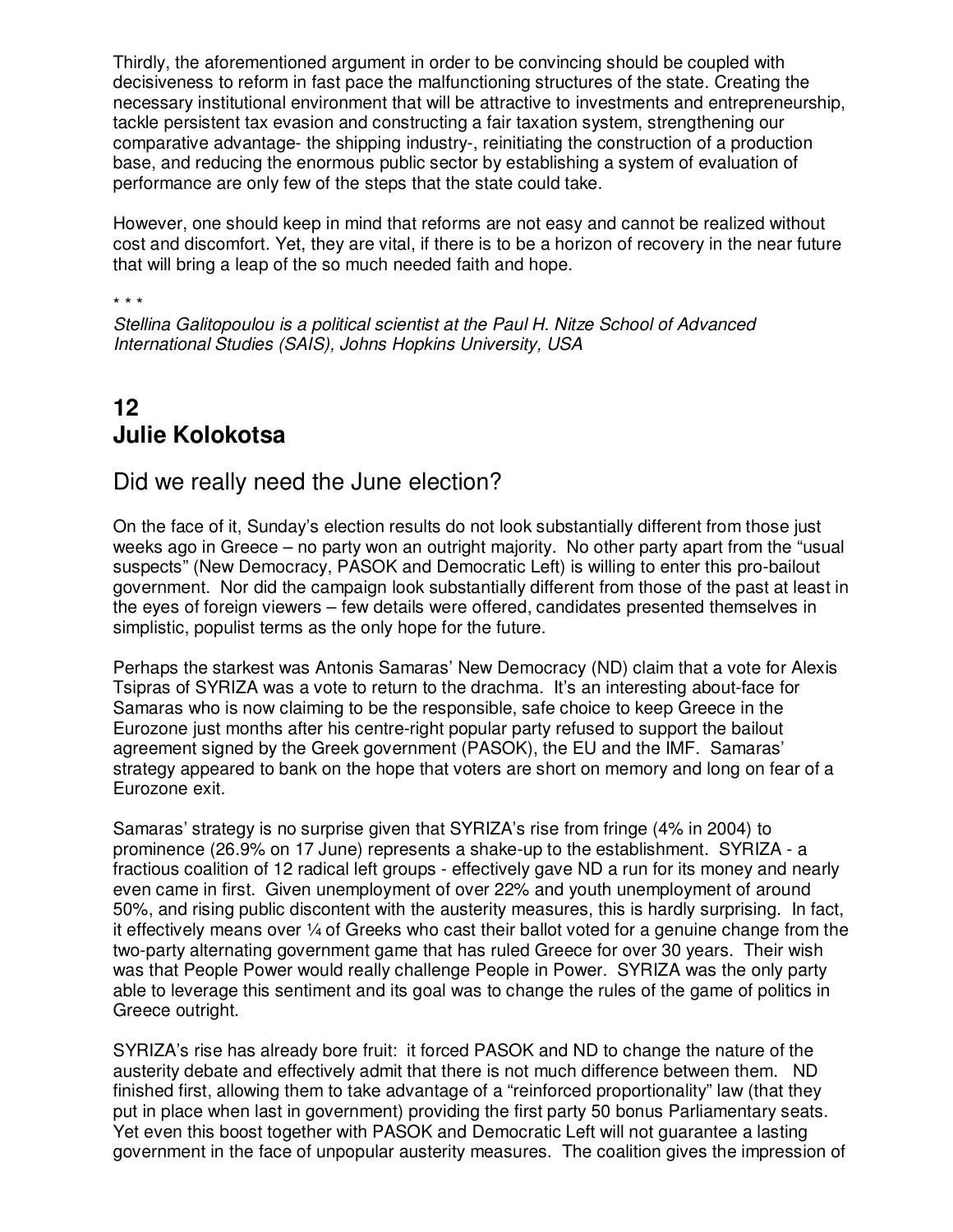balance (left, center-left and center-right), but already shows signs of weak commitment as PASOK and Democratic Left declined to nominate ministers from their parties, fearing the political cost associated with those measures. Some like May Zanni of ND simply put this down to the fact that Greece has no tradition of coalition governing.

On a separate note, some commentators claim the rule of law lost out in this election as the extreme-right Golden Dawn party received nearly 7% of the vote. This is the party notorious for using Nazi salutes and swastikas, violently beating up dark-skinned immigrants, and most recently expressing its true colors when its spokesman, Ilias Kasidiaris (former special forces member), punched a female Communist Party representative on a live televised debate. Thodoris Georgakopoulos wrote in The Guardian: "The rise of Golden Dawn is an indication of our lawlessness…[which] is so pervasive that it is rendered imperceptible. We evade taxes, drive illegally…build houses in burned-out forest land, tolerate corruption, hate speech, racism and violence, and somewhere along the way, we forget that what we are doing is wrong." Clearly the new government has a lot of work to do. Urgently.

#### **Stay Tuned**

So what now? With an uneasy feeling of déjà vu, we watch the same three parties from the May election (did we really need the June election?) form a governing coalition. As this goes to press, Greece is about to have its first elected government in 222 days. The stakes for Greece are high. Immediately after being appointed, the coalition will go straight into talks with the Troika (EU, IMF & European Central Bank) to determine if there is any room for maneuver on the Memorandum and to verify the current status of reforms as much progress was halted with the inconclusive elections of 6 May. The sense of urgency to make progress on reforms is great, but coalition partners will need to move carefully as they'll soon feel pressure from an emboldened opposition breathing down their neck, ready to hold them to account. It'll be an uneasy balancing act for the three party coalition. Watch this space.

\* \* \*

*Julie Kolokotsa is a PhD student and Full Member of the GPSG*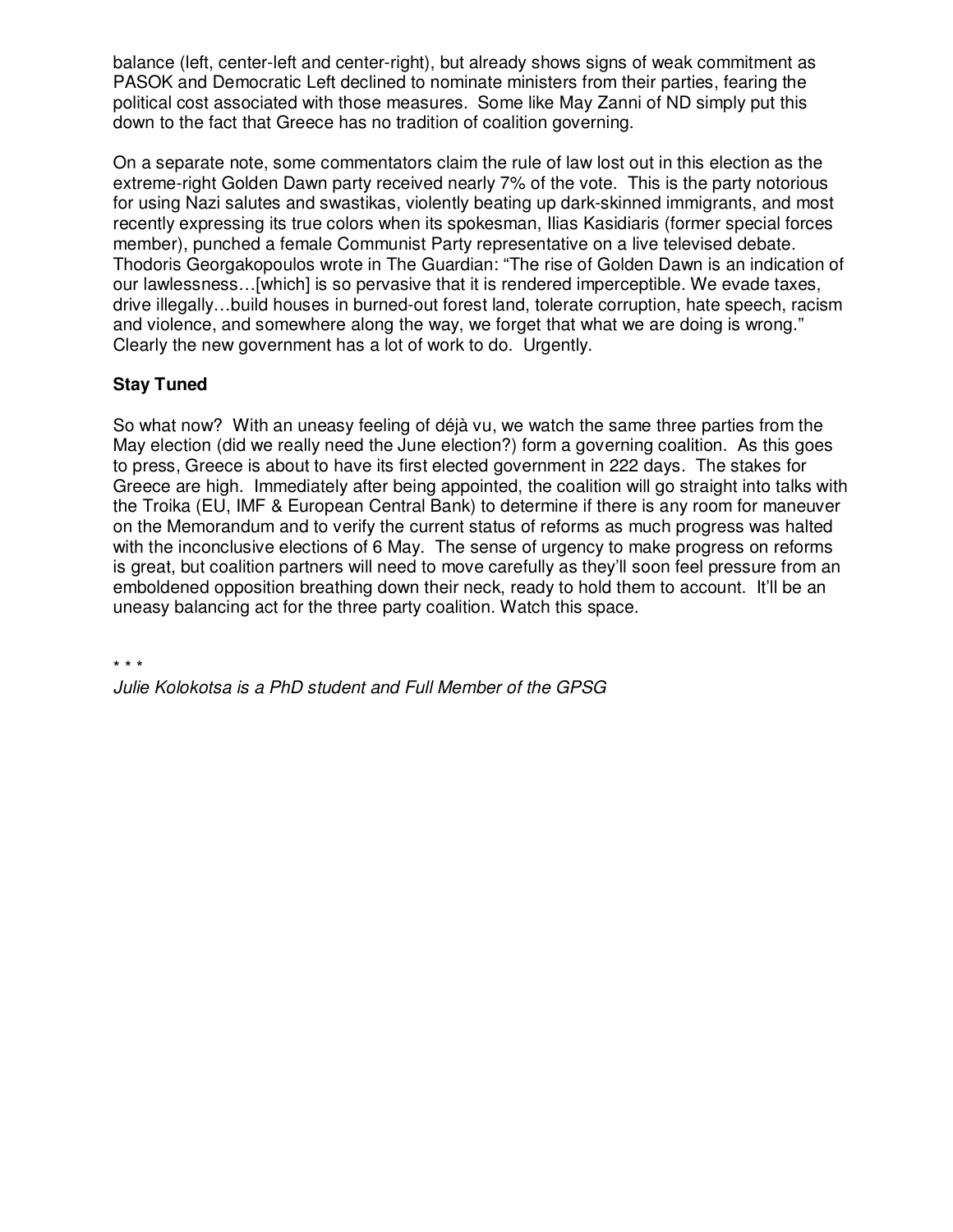# **13 Vasiliki Georgiadou & Lamprini Rori**

Stable party strength in an unstable political landscape? The case of the Golden Dawn

Compared to the national ballot of May 6th, the 17 June 2012 election is marked by a threekind variation regarding parties' electoral strength: parties who lost power (PASOK, ANEL, KKE); parties who increased their share of vote (ND, SYRIZA); and parties who maintained their forces (DIMAR, Chryssi Avgi). If one looks carefully at this quasi-typology of "loser", "winner" and "persistent", one figures out that not only it cuts across the traditional left-right axis, but also the new cleavage structures concerning the party stances vis-à-vis the bailout agreement and their commitment towards Greece's membership in the Eurozone.

| <b>Party</b>               | Pro/anti-bailout<br>agreement | In favour/against stay in<br>the Eurozone |
|----------------------------|-------------------------------|-------------------------------------------|
| <b>SYRIZA</b>              | 44%                           | 12%                                       |
| <b>ANEL</b>                | 11%                           | 4%                                        |
| <b>KKE</b>                 | 6%                            | 2%                                        |
| Golden Dawn (Chryssi Avgi) | 7%                            | 3%                                        |
| <b>DIMAR</b>               | 5%                            | 8%                                        |
| <b>ND</b>                  | 16%                           | 48%                                       |
| <b>PASOK</b>               | 7%                            | 18%                                       |

Table 1. Influence of new cleavages on vote choice

*Source: Exit poll, Metronanalysis, 17.06.2012* 

Although the new cleavages are heuristic in interpreting why some parties collapsed and some other revived in the general election of the 6th May, the reasons that some political parties managed to endure, while others saw their power shrinking in the last election are more complicated and cannot be explained at first glance by the means of cleavage structures. To put it differently: both cleavages are important to electors who voted for parties that belong indifferently to all three groups of the "winners", "losers" or "persistent".

Alternative explanatory cues to the perseverance of the Golden Dawn need to be researched both in the demand (who voted for it) and the supply side (why is it voted for) of the political process. Even though the Golden Dawn and the ANEL voters share more or less the same socio-demographic features and electoral motives, the later lost almost one third of its voters compared to the 6th May share of vote. The Golden Dawn voters are young and middle-aged, mainly males. The party benefits a more or less equal support among most professional groups, to the exception of housewives and pensioners who are less likely to vote for it. Half of its voters express proximity to the party; a quarter of them chose this organization in order to exert a strong opposition, whereas among voters who want to punish politicians, the Golden Dawn voters come only second after the voters of SYRIZA (Exit poll, Metronanalysis, 17.06.2012). Hence, the variance in the socio-demographic profile of the Golden Dawn electorate shifts our exploration from the demand side to the supply.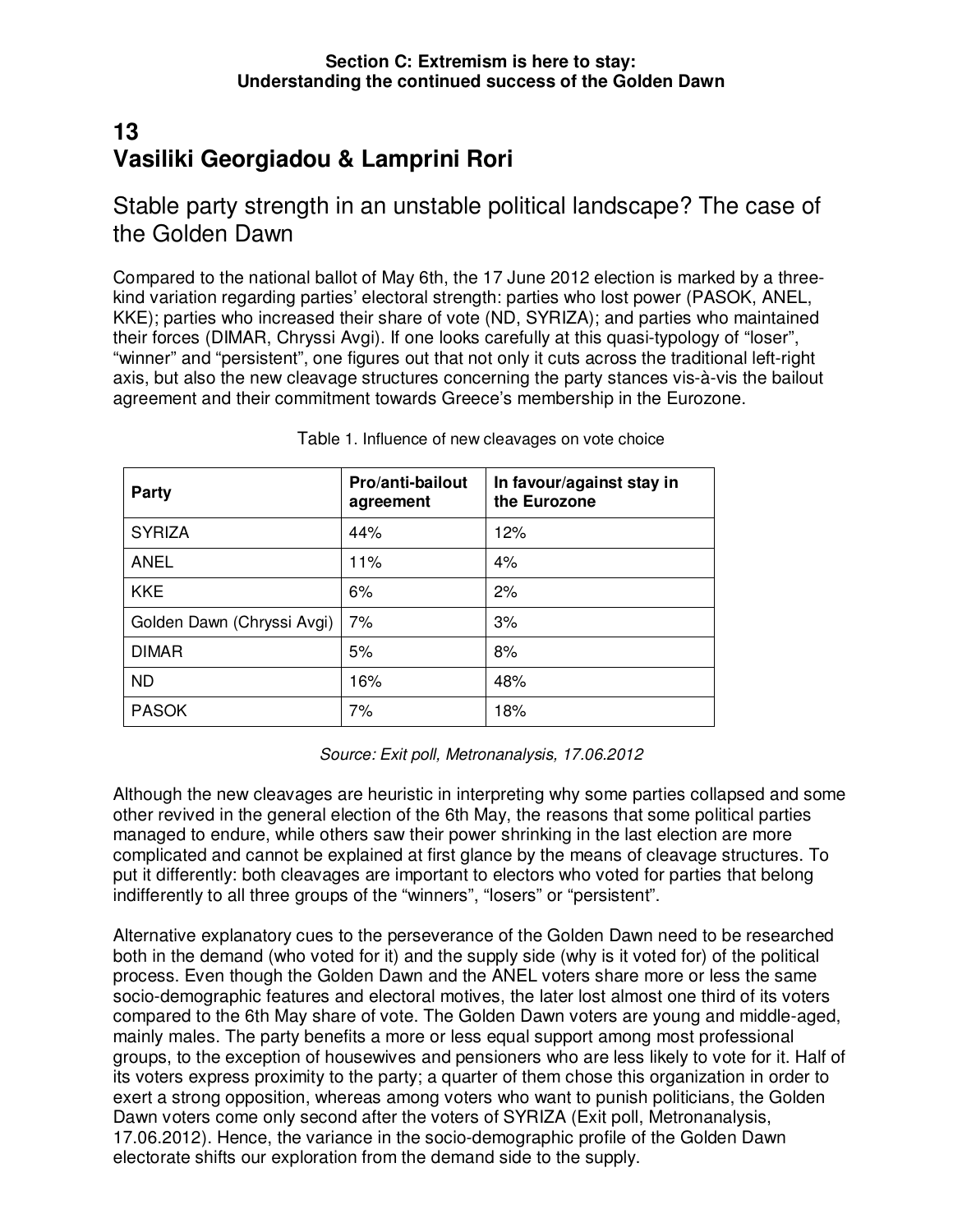The Golden Dawn increased its power in 26 out of 56 regions, whilst losses over 1% were only marked in one region. It remains very strong in its strongholds, which are mainly urban areas (1st region of Athens, Attika, 2nd of Thessaloniki, 1st and 2nd of Pireus), as well as smaller urban, semi-urban areas and rural areas (Argolida, Aitoloakarnania, Veotia, Evia, Ilea, Imatheia, Kastoria, Kefallonia, Kilkis, Korinthia, Lakonia, Messinia, Fthiotida), some of which coincide with the old strongholds of the pro-monarchist, authoritarian, nationalist right of the 1970s. Its territorial diffusion is a *fait accomplit*, since it concentrates more than 3% of the vote in all regions but the one of Lasithi.

The electoral persistence of the Golden Dawn is due to the structures of political opportunity that it managed to create, firstly, by expanding its organizational presence in the strongholds of the old far right of the first post-authoritarian years, as well as in those of the new far right (LAOS); secondly, by instrumentalising the issues of immigration and nationalism. Its antibailout stances do not offer a prompt explanatory indicator to its electoral success, since the ANEL, which also expresses strong anti-bailout positions suffered serious transfers towards ND.

Common wisdom suggests that the unprecedented rise of the Golden Dawn is stemming from factors related to the demand-side, as well as others related to the external supply; in other words, the consequences deriving from the rapid increase of immigration flows and from the economic crisis. Without underestimating such interpretations, mainly serving to the initial electoral breakthrough of the organization, we emphasize the specific importance of the internal-supply dynamics for its electoral persistence, like the ideological penetration, the distinct collective identity and the very feeling of belonging, the use of violence and the means of political confrontation that it brings into play.

\* \* \*

*Dr. Vasiliki Georgiadou is Associate Professor of Political Science at the Department of Political Science and History of Panteion University* 

*Lamprini Rori is a Phd Student of Comparative Politics at the Department of Political Science of Paris I University (Panthéon - Sorbonne)*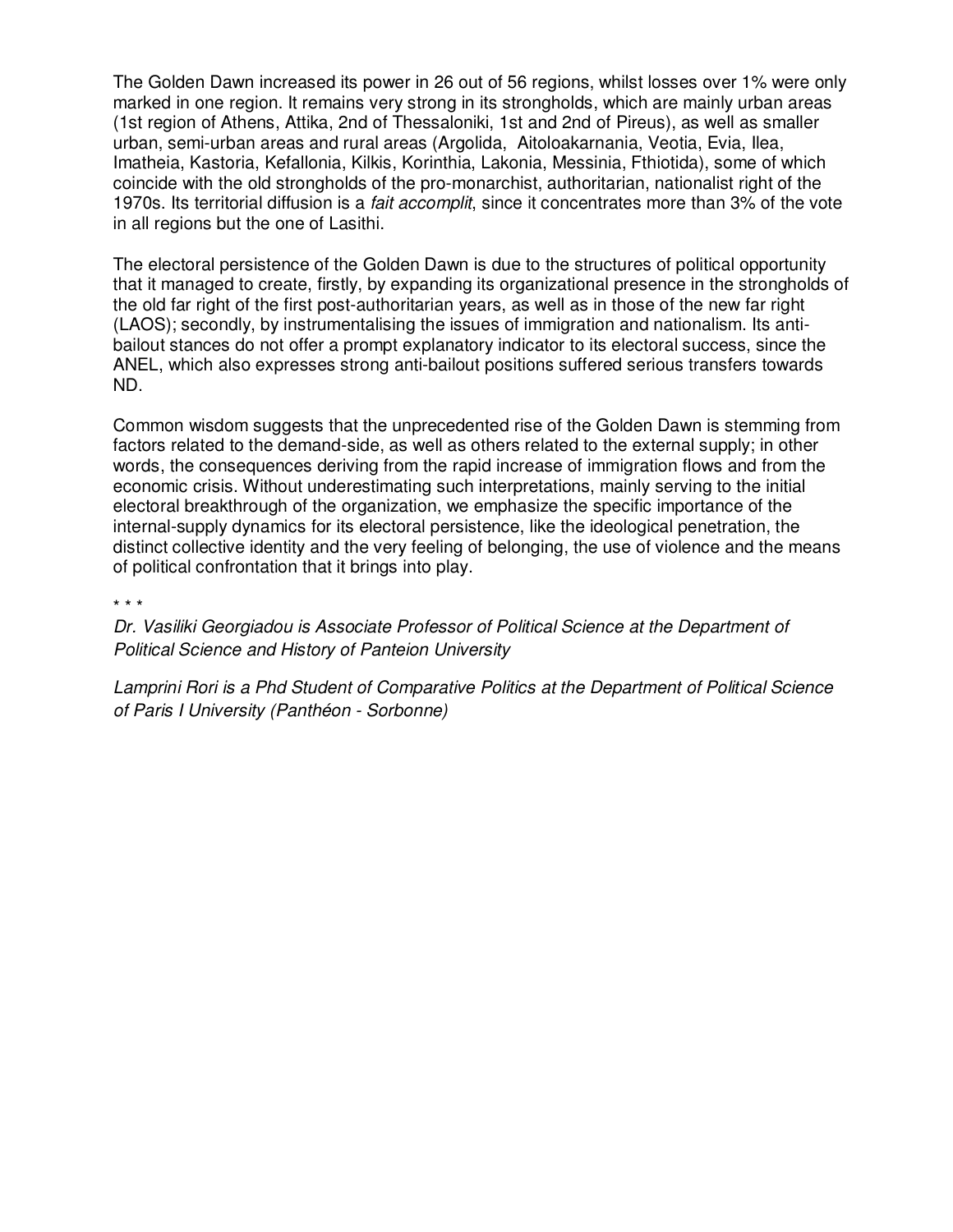# **14 Daphne Halikiopoulou & Sofia Vasilopoulou**

#### The recent elections may have only postponed Greece's default and Eurozone exit

On June 17th the Greek electorate cast a pro EU vote by opting for the New Democracy party. So it looks like Greece will stay in the Eurozone, but for how long? Uncertainty still looms large. Despite New Democracy's success, anti-establishment forces also experienced electoral gains to a great extent confirming the trends of the previous election round. For now, default is on hold but not averted. Greece's place in the Eurozone and the European Union is still at stake, largely depending on the stability of the new coalition government and their ability to tackle corruption which is by and large the underlying cause of the failure of the austerity measures to produce viable economic solutions for Greece.

New Democracy increased its vote by 10 per cent, gaining 29.66%. This grants it a total of 129 seats in the Greek parliament (including 50 extra seats for coming in first place), which means that despite being the first party it is still unable to form a strong majority government. Having increased its number of seats from the previous round however gives it the ability to form a pro-bailout coalition government as together with PASOK's 33 seats they enjoy a Parliamentary majority.

However the results are far from stable as they confirm the trends of party system fragmentation, electoral volatility and the rise of anti-establishment forces. The sum of the anti-bailout vote is high; if we include the unclear stance of the left-wing Democratic Left (DEMAR) as anti-bailout, then that amount to over 50% of the vote. This confirms that the pro and anti-bailout cleavage still defines Greek politics, and that the electoral result is not as clear cut as some may think.

In the anti-bailout camp, the radical left SYRIZA also increased its support by 10 per cent, gaining 26.89% of the votes cast. It was the second party, only 3 per cent behind New Democracy. Increased support for SYRIZA meant losses from the entire left-wing camp, ranging from the mainstream PASOK to the communist KKE which lost almost half of its previous support gaining a mere 4.5%.

Similarly forces of the right rallied around New Democracy, taking away support from other right-wing parties, from the Independent Greeks who lost 13 parliamentary seats to the small liberal parties which remain without parliamentary representation. Worryingly however, the only right-wing party that did not experience any losses was the neo-Nazi Golden Dawn which received a disturbing 6.92% (compared to 6.97% in the previous round). They lost marginally in some constituencies, for example Corinth where they had received 11.98% of the vote in May, whereas now this fallen to 9.99%. But the losses are minor, and the fact that they have 3 seats fewer than the previous round is largely due to the electoral system.

This result came contrary to expectations and assessments that the Golden Dawn would decline, especially after an incident of violent behaviour on behalf of one of its MPs against a representative of KKE on national television. This raises the issue of the legitimisation of violence casting a shadow on the future of democracy in Greece- a country which prides itself for being a cradle of democracy, having fought fascism in the 1940s and overthrown its own junta in 1974.

The day after presents a new parliamentary configuration with the question of responsible opposition. On the one hand, much of the opposition consists of parties that are associated with radicalism and violence. The main opposition party SYRIZA has in the past often been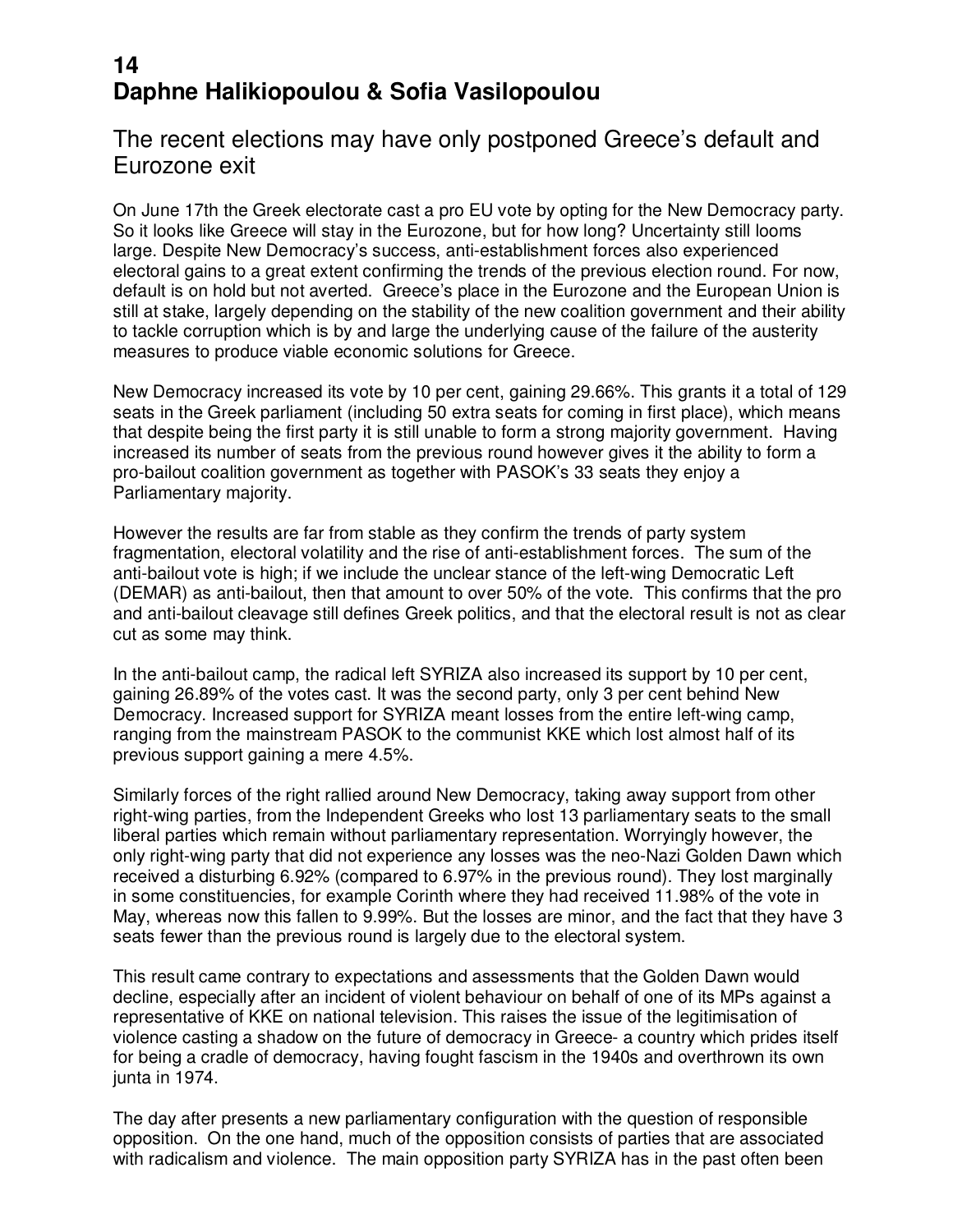associated with violent anti-police demonstrations. The radical left motto "ΕΑΜ-ΕΛΑΣ-ΕΠΟΝ/ο δρόµος των λαών" alluding to the left-wing armed resistance during the Greek civil war reveals the underpinning violent and anti-establishment sentiments among the SYRIZA electorate. The maintenance of such politics is likely to fuel anti-bailout sentiments and increase instability.

On the other hand, for policies to be implemented successfully, opposition must present the coalition with viable alternatives that operate within the democratic process without recourse to violence and extremism. Even though SYRIZA is now not in a position to prevent the formation of a coalition between New Democracy, PASOK and DEMAR, it can affect its ability to govern and implement new policies. Will SYRIZA retain its anti-systemic elements by taking the debate to the streets or will it make an effort to become a responsible opposition party, which may consolidate its position in the party system? Already Aleksis Tsipras has been likened to Andreas Papandreou in the 1980s- the leader that made PASOK a main contender in the Greek two party system for decades.

The pro and anti-bailout cleavage conceals the core structural problems facing the Greek economy, i.e. the embedded clientelistic system of nepotism. The very debate detracts attention from a deeply flawed political system in which consensus is completely absent, and which is based on an elaborate network of favours. Austerity is bound to fail if it continues to be selective, absolving those associated with the corrupt political system. Political parties, antiestablishment or not, need to significantly reform their internal structures and composition, as many politicians associated with this clientelism are being recycled within different party configurations, thus remaining MPs, albeit with a different party.

Tackling these issues is what will determine the success of the bailout plan and austerity measures. It remains to be seen how long the coalition will last, whether Greece will plunge into more extremism, the extent to which they will be able to remain in the Eurozone, and the extent to which the situation in Greece will have a knock-on effect on the future of the Eurozone as a whole. Although the election results endorse the Euro, uncertainty remains.

\* \* \*

*Dr. Daphne Halikiopoulou is Fellow in Comparative Politics in LSE's Department of Government* 

*Dr. Sofia Vasilopoulou is a Lecturer at the University of York* 

*This article was originally published in the LSE's European Politics & Policy (EUROPP) blog on June 21, 2012.* 

*http://blogs.lse.ac.uk/europpblog/2012/06/21/greece-elections-postponed-eurozone-exit/ It is reproduced here with the authors' permission.*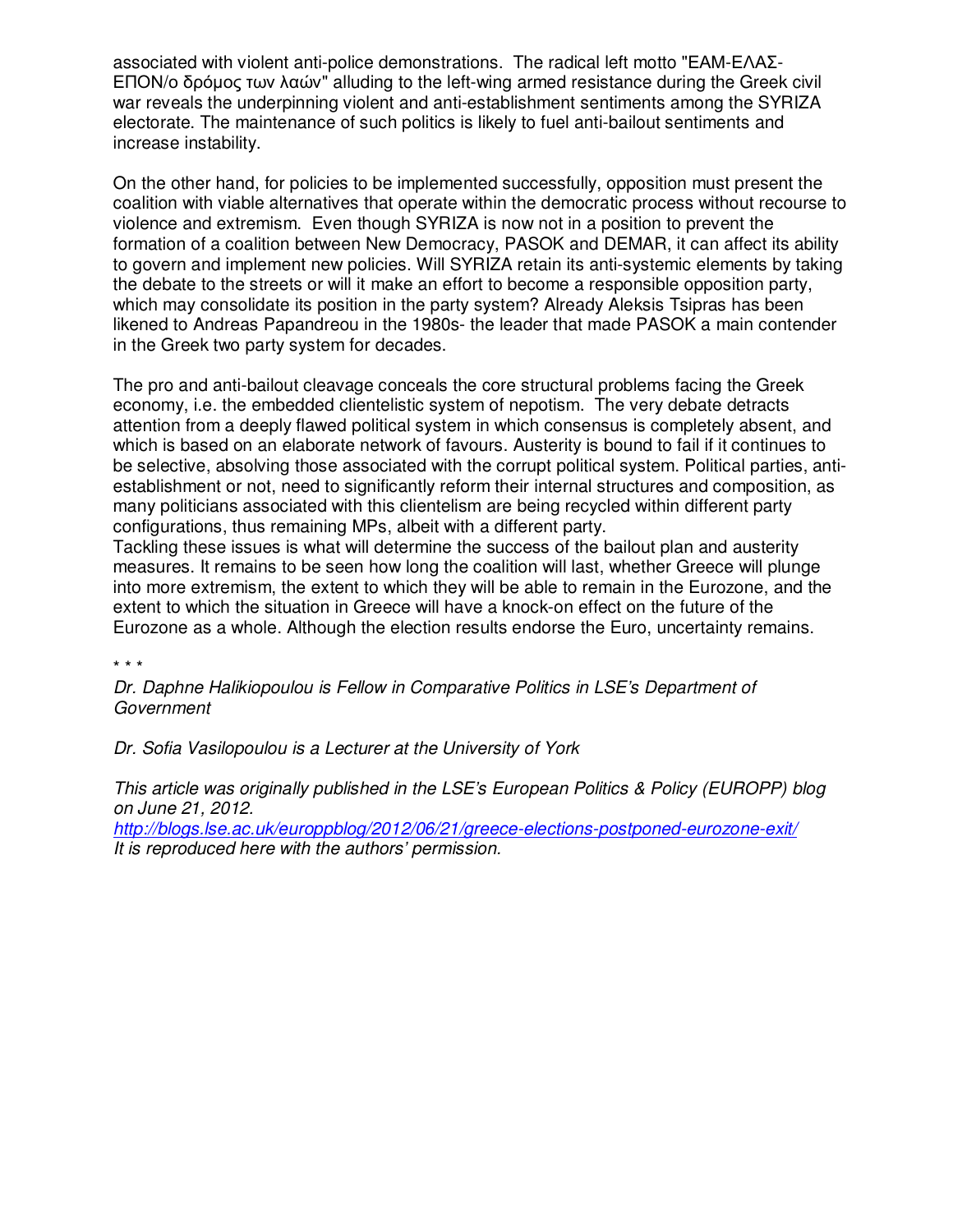# **15 Ilia Xypolia**

#### The rise of neo-Nazism should not be underestimated

The second round of Greek elections has sent many important messages to everyone concerned in Greece and Europe. The result of the election reflects a polarised society. We have witnessed the re-assurance of the emergence of the neo-Nazi ultra-right party of Golden Dawn as a significant political force.

A lot of experts and analysts have rushed after the May elections to underestimate Golden Dawn's success. They held that there is a lack of a coherent ideology upon which the electoral ascendancy of the party is based. Based on a farcical and cockeyed vision of its members, it was widely believed even after the May elections that the party had not gained any momentum in the Greek society.

What the result of second elections affirms is that we cannot underestimate anymore the rise of the Neo-Nazis in the country. After a successful political activism that has been carried out by the members of the party, the ultra-right Golden Dawn is the fifth political party in the Greek Parliament.

As with the origins and nature of the current economic crisis, the rise of neo-fascist parties is not a Greek phenomenon. Tragic incidents like Breivik's atrocities in Norway are just becoming more noticeable. However, there has been a durable electoral base of radical right-wing parties in a number of European countries, like France, Denmark and Austria.

Neo-liberalist austerity feeds these phenomena in two ways. On the one hand it enhances the social inequalities and on the other it brings a new type of 'democracy'. The current extreme and harsh economic and political conditions only facilitate the rise of this ideology. Nevertheless, the rise of ultra-right in Greece and all across Europe should be examined in depth taking into account also irresponsible immigration policies by EU along with the decline of the European welfare state.

European Union has long been acting as a Pontius Pilatus leaving Greece alone and unable to deal with this major issue. The lack of an articulated coherent responsible immigration policy in the European level has allowed the extremist voices to be heard.

The key message this election sends us is: we should stop turning a blind eye on this issue. If we cannot deal with this issue immediately, then sadly it is certain that the cancer cells will spread all around.

\* \* \*

*Ilia Xypolia, is an IKY-funded Doctoral Researcher at the School of Politics and International Relations, Keele University UK and a Full Member of the Greek Politics Specialist Group*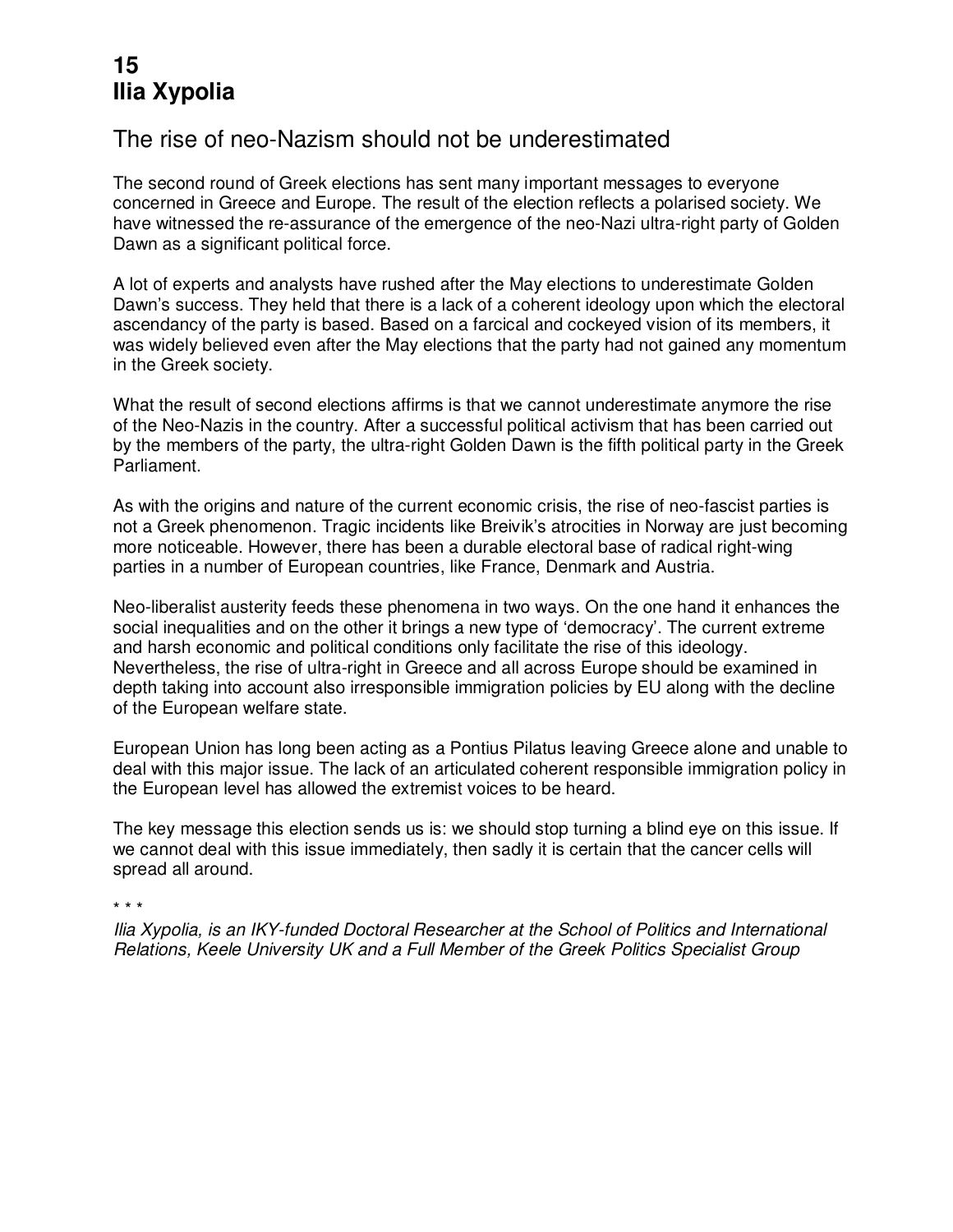### **16 Konstantinos G. Margaritis**

#### The stabilisation of Greek nationalism

An important fact of the May 2012 elections was the tremendous rise of the far right, nationalistic party Golden Dawn which managed to obtain 6.97% of the vote. Although it was believed that the party's violent practices (e.g. hitting a representative of the Communists on a live show) would deter people from voting for it again, the percentage of the party has almost remained the same, at 6.93%, during the June electoral process.

Nevertheless, the true reasons of the party's rise must be foraged elsewhere. Indeed, the high level of criminality in certain regions, especially in Athens and the totally absent national policy for illegal migration, which inevitably leads to an accumulation of illegal entrances into the country, increased the sense of fear within society. The outcome is that many people ended up believing that Golden Dawn can put an end to this severe problem where all other political associations failed.

Another reason can be identified in the general conditions within Greek society. The economic slump and the number of people falling to the level of poverty in Greece is increasing month by month, in addition to the total absence of any perspective for growth or improvement. These trends enhance hatred within society. Social groups are almost pointing to each other as being responsible for the severe economic situation. In such a social environment targeting the weakest of the social groups appears as an easy "solution". As illegal immigrants are by default in a very hard position, they are furthermore faced with extremist behaviour on the part of some local citizens. This can increase the impact of a party which is based on the ideology of hatred, such as the Golden Dawn.

Even though Greeks do not seem to embrace the ideological background of Golden Dawn, their voting tenacity seems to approve the party's practices. Golden Dawn is not just a far-right organization but a party in Parliament. This fact evinces the high level of hate developed in society and may lead to tremendous rise in violence – this time under the mantle of "democratic legitimisation". The result will be an even deeper fracture of the social cohesion which now the Greek society cannot stand.

\* \* \*

*Konstantinos G. Margaritis, LLM is a PhD candidate at the National and Kapodistrian University of Athens, Faculty of Law, Attorney at Law*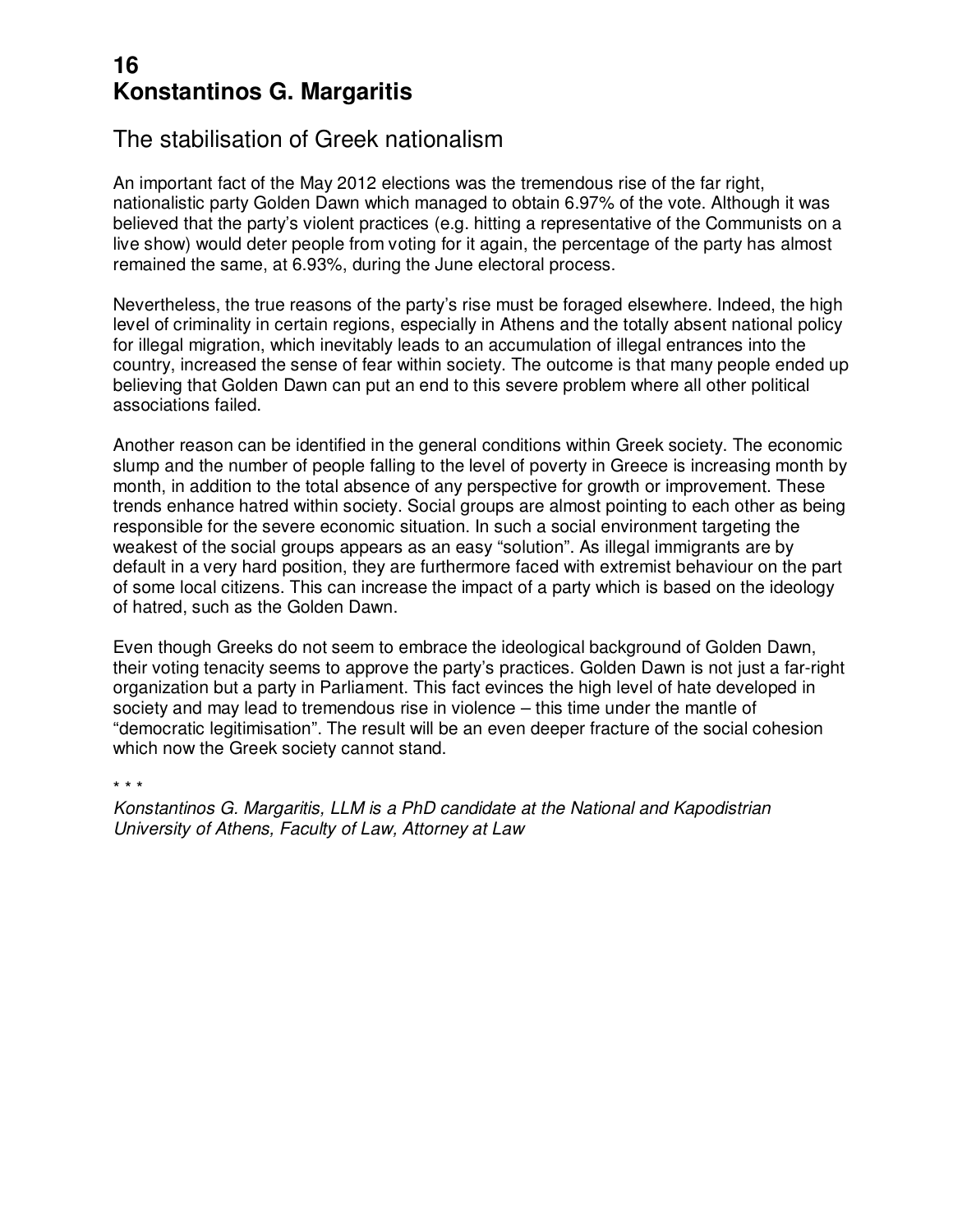# **17 Emmanuel Heretakis**

#### A testing ground for disinformation and scaremongering

2012 has featured quite a number of surprises regarding Greek elections. The first general election was held on May 6th, and we should not preclude a third round, a few months after June's second election.

The first phenomenon one should note is the fragmentation in the number of parties elected (presently seven), along with the very significant decrease in votes for the – former - two main parties, New Democracy (ND) and PASOK. Single-party governments seem to belong to a remote past. This goes together with widespread public disenchantment with those two parties, which is the first act of a significant distancing for them, with observable implications in the close future. In the past, these two parties tried to collect votes by promising parts of the electorate either positions in the public sector or other favours. Now, since they are not in the position to offer something tangible, they can only cultivate sentiments of mass fear, joined with widespread distortion of other political platforms and outright lies, diffused with the help of the mainstream mass media.

Furthermore, the share of the vote of the only remaining Stalinist Communist party in Europe (KKE in Greek) decreased significantly and this may imply serious pressure for its present leadership to step down, only to be replaced by new senior party members. Furthermore, the nationalistic party of Golden Dawn kept its position by insisting on the ousting of immigrants as the major answer to the problems of the Greek society. This is, of course, a huge, massive simplification, in a society seriously affected by deepening financial, social, humanitarian, political and other woes.

Greece has been a testing ground for disinformation and scaremongering by both mainstream international and domestic mass media (for further information, see "Message to the BBC and assorted international media on this Greek Election day", at yanisvaroufakis.eu/). The Greek people were voting between two different programs on how to survive within the Eurozone, between the discredited "establishment" line mostly proposed by the former two big parties and the recommendation of Syriza, a party of the (European) left (and not of the radical left), as was reported by the "knowledgeable" enlightened foreign and local journalists, being characterized as parrots by the vast majority of the Greek people.

This is tantamount to the creation of "a bubble within a bubble", which will almost surely deflate in the forthcoming elections. "Propaganda and lies have short feet" according to a popular Greek saying.

**\* \* \*** 

*Dr. Emmanuel Heretakis is an Associate Professor at the University of Athens*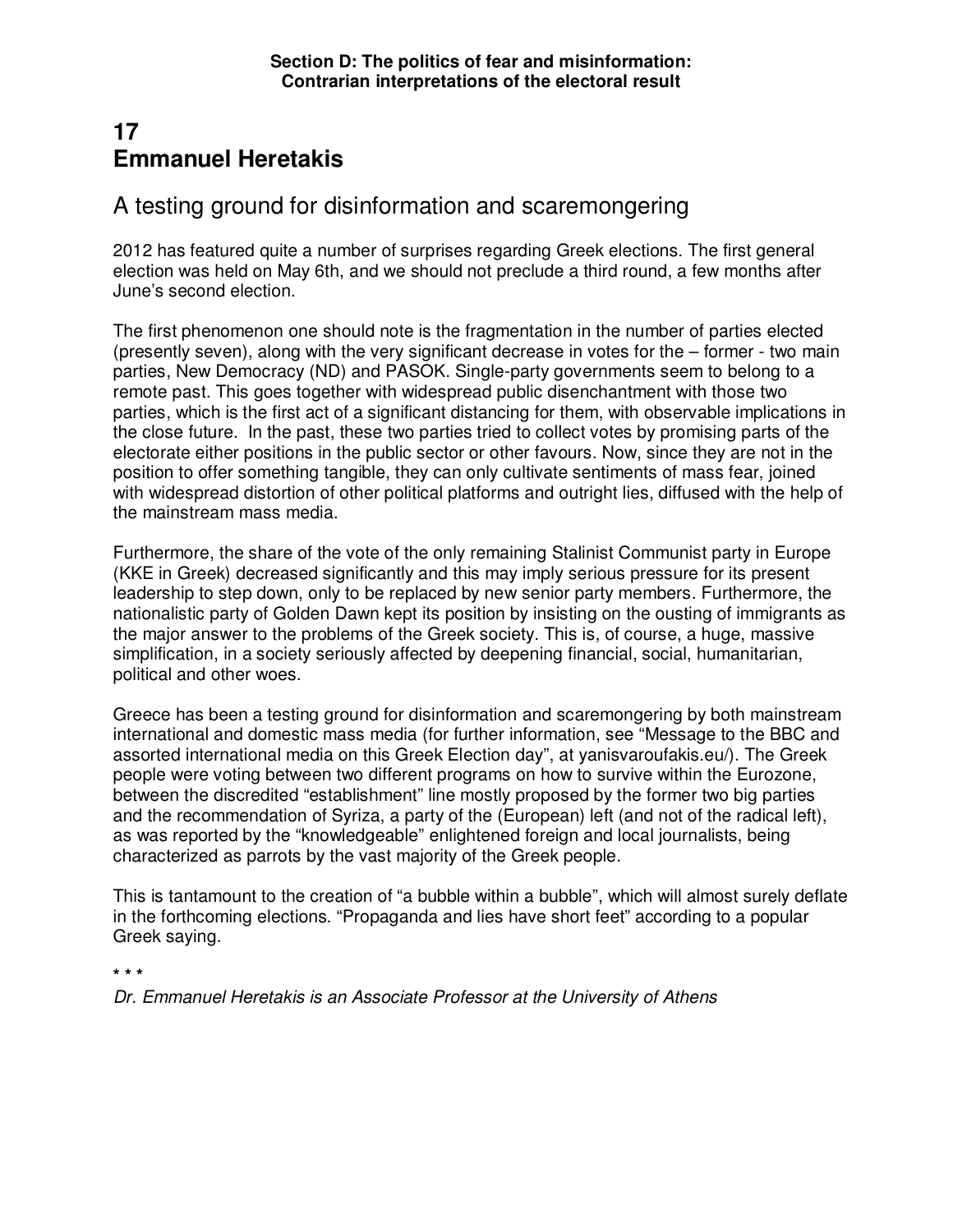### **18 Giorgos Katsambekis**

### A Pyrrhic victory for the establishment

Antonis Samaras and his party, New Democracy (ND), won the elections of the 17th of June 2012 in Greece by receiving 29,66% of the vote. Its main opponent, the radical left coalition SYRIZA rose to second place with 26,89%, continuing an impressive upward dynamic (from 4,6% in 2009 to 16,78% in May 6th 2012). Yet, one cannot but ask the question: who was the real winner? To be sure, it's not that obvious. Was it ND? Was it SYRIZA? Was it the 'probailout' or maybe the 'anti-bailout' political forces in general? Was it the Left or was it the Right in the broader sense? For most of the Greek newspapers and TV channels it was rather clear and by the next day of the elections they were celebrating with relief a victory of the 'pro-euro' or 'pro-bailout' political forces (namely ND, PASOK and DIMAR which have since formed a coalition government), together with international media.

However, this is a rather simplified picture, since SYRIZA is also a 'pro-European' force that has always expressed its commitment to Greece's participation in the Eurozone and the EU in general, with the crucial difference that this *should not be pursued at the cost of social destruction*. Nor is SYRIZA an 'extremist' party, like many commentators have unjustifiably suggested.

To put it as briefly and schematically as possible, SYRIZA represents an alternative radical-left political agenda which emphasizes democracy and collective/direct participation of citizens in the political domain as well as social justice, welfare provision, fair taxation and tolerance in the social. It also champions the nationalisation/socialisation and the collective control of banks and ex-public companies (service & utilities) in strategic sectors, as well as a radical 'top to bottom' redistribution of wealth in favour of the poor in the economic domain. That's neither 'extremism', nor 'populism' per se; on the contrary, that could be seen as a return to some of the core values of modern democracy's promise (in a socialist or even social-democratic perspective).

Yet, Europe's post-democratic state of affairs could only regard such a political project to reinvigorate mass participation in decision-making, to (re-)establish collective/social control over the banks and the financial system – and thus to regulate capitalism's anti-democratic or/and anti-social excesses – as a dangerous break with the neoliberal orthodoxy of 'one-way solutions', as an assault to the dominant 'managerial virtue' of technocratic governance. But since when are social justice, social control and wealth redistribution equivalent to 'populism', 'extremism' or 'economic destruction'? Wasn't this the political approach that saved the economies of many western democracies after the destruction of World War 2? Wasn't a kind of radical wealth redistribution and regulation over the market a core element of Roosevelt's 'New Deal' back in the '30's? Wasn't this mixture of policies that helped the US rise rather unharmed from a destructive phase of economic depression and war?

Today, if one takes really seriously what Angela Merkel and other European officials are advocating, it seems that the peoples of Europe can change their governments and choose to be governed by different parties, *but only as long as nothing ever really changes, only as long as the same policies are guaranteed to be implemented*. Every political disagreement, every radical opposition, every alternative is simultaneously stigmatized as 'irresponsible populism' or 'cheap demagogy'; moral stigma and denunciation replaces political argument and the opponent becomes an enemy. But this resembles a 'decaf democracy', as Slavoj Žižek would say or maybe a 'postdemocracy' in Jacques Rancière's words. That is a state of democratic affairs which has abandoned the element of real choice and negates antagonism, alternative paths, or even the ever present possibility of radical change, 'a democracy after the demos'.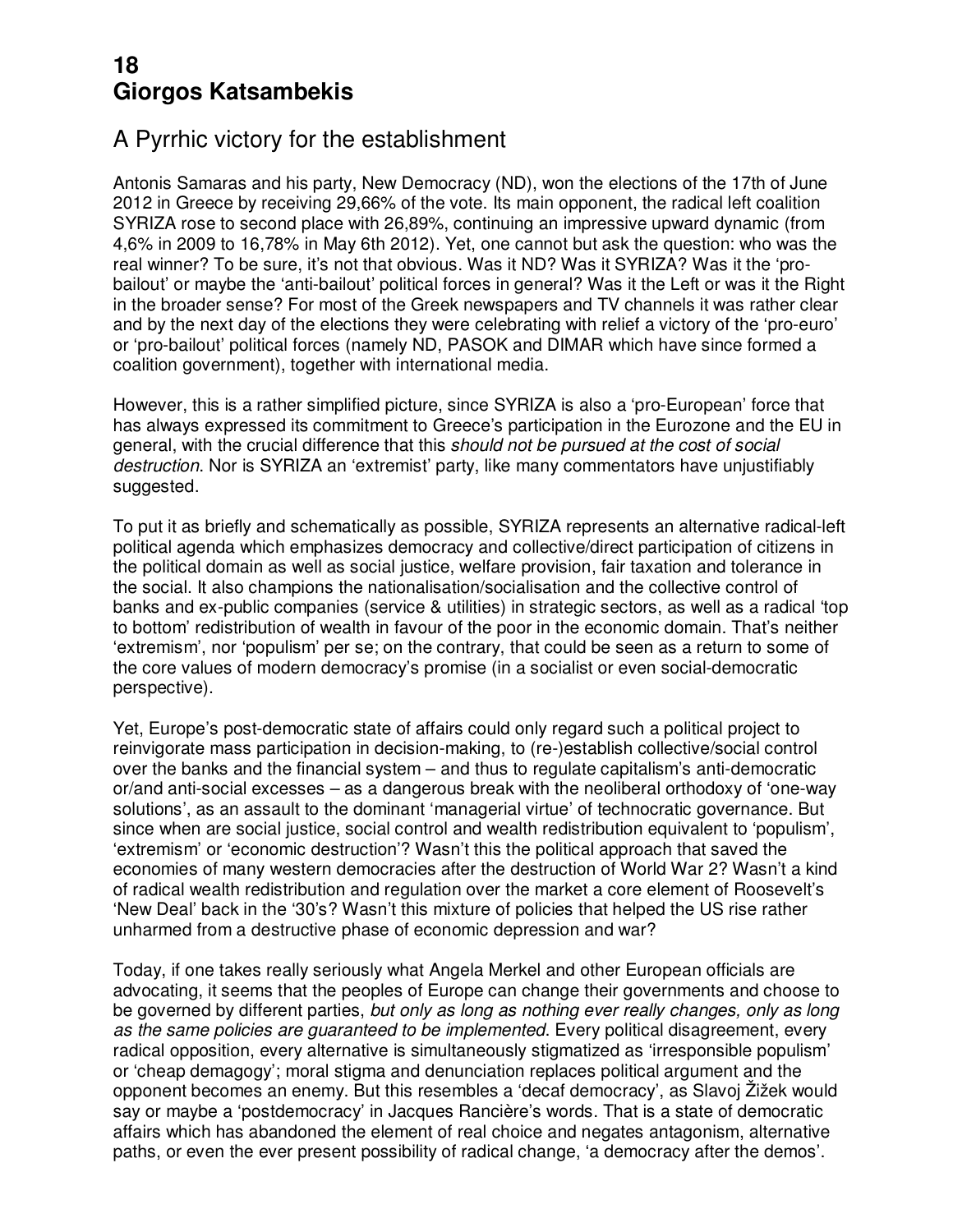That means that everything is OK as long as everything stays the same, even if everything is collapsing around us (Isn't that what even the rather neoliberal Economist was also criticizing on the front cover of the issue of 9th-15th of June 2012?).

That's why ND's marginal victory was welcomed with such a relief by European elites, the media and the stock markets. It was interpreted as a sign that things will not really change and Greece is going to stay on the austerity path imposed by the so called 'troika'.

That is also why most of the Greek media throughout the course of the second consecutive electoral campaign (between May 7th and June17th 2012), in an effort to hold back SYRIZA's upward dynamic, merely parroted ND and PASOK's side of the argument regarding the stakes of the polls by posing constantly blackmailing dilemmas to the electorate ('memorandum or complete destruction', 'austerity or chaos', 'inside or outside the EU', 'euro or drachma', 'ND or bankruptcy', and so on). It was really impressive to watch almost every channel and newspaper in Greece issuing daily warnings to the public that everything should be done the 'right way' (which also happens to be the Right-wing way) in order to secure the formation of a 'pro-euro' (which in fact means 'pro-austerity') coalition government to avoid a complete economic and social breakdown in the hands of the 'populist' SYRIZA.

Even the *Financial Times Deutschland* intervened with an editorial in Greek warning the Greek voters *not to vote for SYRIZA's dangerous demagogy!* ('Widersteht den Demagogen', Financial Times Deutschland, 14.06.2012 (http://www.ftd.de/politik/europa/:wahlempfehlungantistatheite-sto-dimagogo-widersteht-den-demagogen/70050480.html). So, we wouldn't exaggerate if we suggested that it wasn't really a fair fight, at least at the level of media coverage.

In this perspective, it is rather impressive that SYRIZA managed to get an extra 10% of the vote (which means an extra 600.000 voters) performing an amazing jump from 16,78% (a month before) to 26,89% of the vote. If SYRIZA's dynamic can be explained by the party's 'politics of hope' then ND's mere 'repatriation' of some of its traditional voters is due to its persistence on a *'politics of fear'* and 'scare tactics', which was also supported by most of the media. While SYRIZA advocated throughout the whole campaign a series of measures which would ease social pain and boost growth and employment on the basis of an alternative paradigm (yet to be proven wrong or right, but still possible), ND's campaign was mainly negative propaganda against SYRIZA (sometimes even libelous) and a storm of warnings to the public for a 'coming Apocalypse' in case of a victory of the left. ND's 'positive politics' regarding the country's way out of recession and social stagnation was nowhere to be found.

So, to conclude, what appears to be a victory for ND and the forces advocating the continuation (in one way or the other) of harsh austerity policies (PASOK-DIMAR), might as well soon prove to be but a mere 'pyrrhic victory'. And what's more disturbing is that it might prove a pyrrhic victory not only for those already deteriorating parties of a collapsing establishment (ND-PASOK), but also for Greek society as a whole, since the lack of alternatives seems to be directing significant parts of the electorate towards the neo-Nazi extremists of the 'Golden Dawn'. And that's a real danger for democracy.

\* \* \*

*Giorgos Katsambekis is a PhD candidate in Political Science at the Aristotle University of Thessaloniki*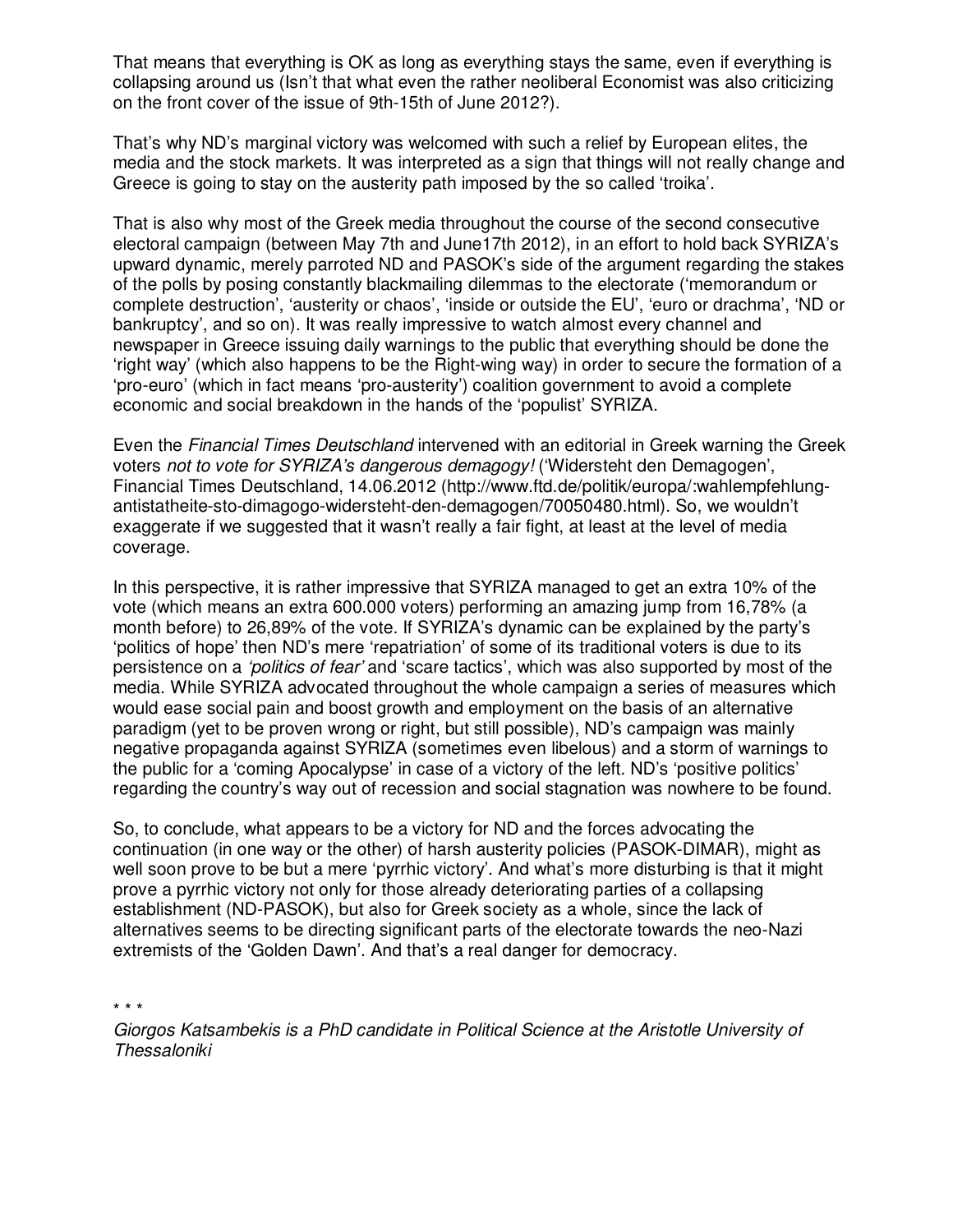#### **19 Kostas Theologou**

#### Reasons to be fearful

The encore of the Greek elections in June 2012 allows for paraphrasing the Ian Dury and the Blockheads' "Reasons to be Cheerful". Greeks have reasons to be fearful; they've been under the state of a fear cultivated in the last two years with the EU/IMF bailout memorandum and its dodgy installments; they were forced to respond to critical and false dilemmas, of which one prevailed: Eurozone and Europeans or ostracized poor and impoverished Balkan relatives?

Almost half of the electorate rejected the latter with the known results of a potential coalition: New Democracy (30%), PaSoK (12%), Democratic Left (6%) which sums up to a quasi-48%. SYRIZA never admitted a counter-European political orientation nor proclaimed a postelectoral strategy against the Euro-zone; yet, Alexis Tsipras seemed to incarnate an anti-European option because of his vigorous rhetoric against the memorandum's social cruelty; this resulted to a historical high of 27% for a reformist Left party. The patriotic "Independent Greeks" shrunk to a 7.5% while the neo-Nazis retained a 7% from the first election round. A historical low for the Communist Party 4.5% demonstrates their rather obsolete fixations.

The three afore-mentioned parties will join forces for a "national salvation" or "co-responsibility" government; but this raises the major question of this article: what is the contemporary conceptual content of *national*, what is the stake of *salvation* and what is *responsibility*?

"National" is a zealously -and exclusively- held characteristic of the neo-Nazis who want to save – to safeguard, to be precise - the country from any *self-proclaimed saviours*: New-Democracy, PaSoK or their allies. Independent Greeks also attribute to themselves the political feature of a party with a *national cause*. Yet, they are not consenting to the national salvation government, since they are against the memorandum's imposed austerity.

Such an entangling situation is confusing for any citizen, because it doesn't adequately address the question of why repeating the elections made approximately 40% of the electorate to abstain; nor does it define 'nation' and 'national'; it misleads people in understanding the significance and value of political and moral responsibility and fails to explain the official impotence in restructuring the public life and in constructing a rationally functional political regime and a democratic state.

The parties who want to rule (in) Greece cultivated the fear of social misery and demise and won. The party who wants to banish the immigrants and re-establish a racial homogeneity hardened its victorious, ruling and fearsome profile. The parties who will keep the country within the terrifying tight embrace of the bankers prevailed. It's only natural that some party has to keep the popular spirits high and combative, while the creditors, under the Deutsch conductor's baguette, will responsibly ask the national saviours to dance to an another Ian Dury's song: "Hit me with your rhythm stick".

*\* \* \** 

*Dr. Kostas Theologou is a Lecturer at the National Technical University of Athens, Faculty of Applied Mathematics and Physics, Department of Humanities and Social Sciences, and Tutor at the Hellenic Open University*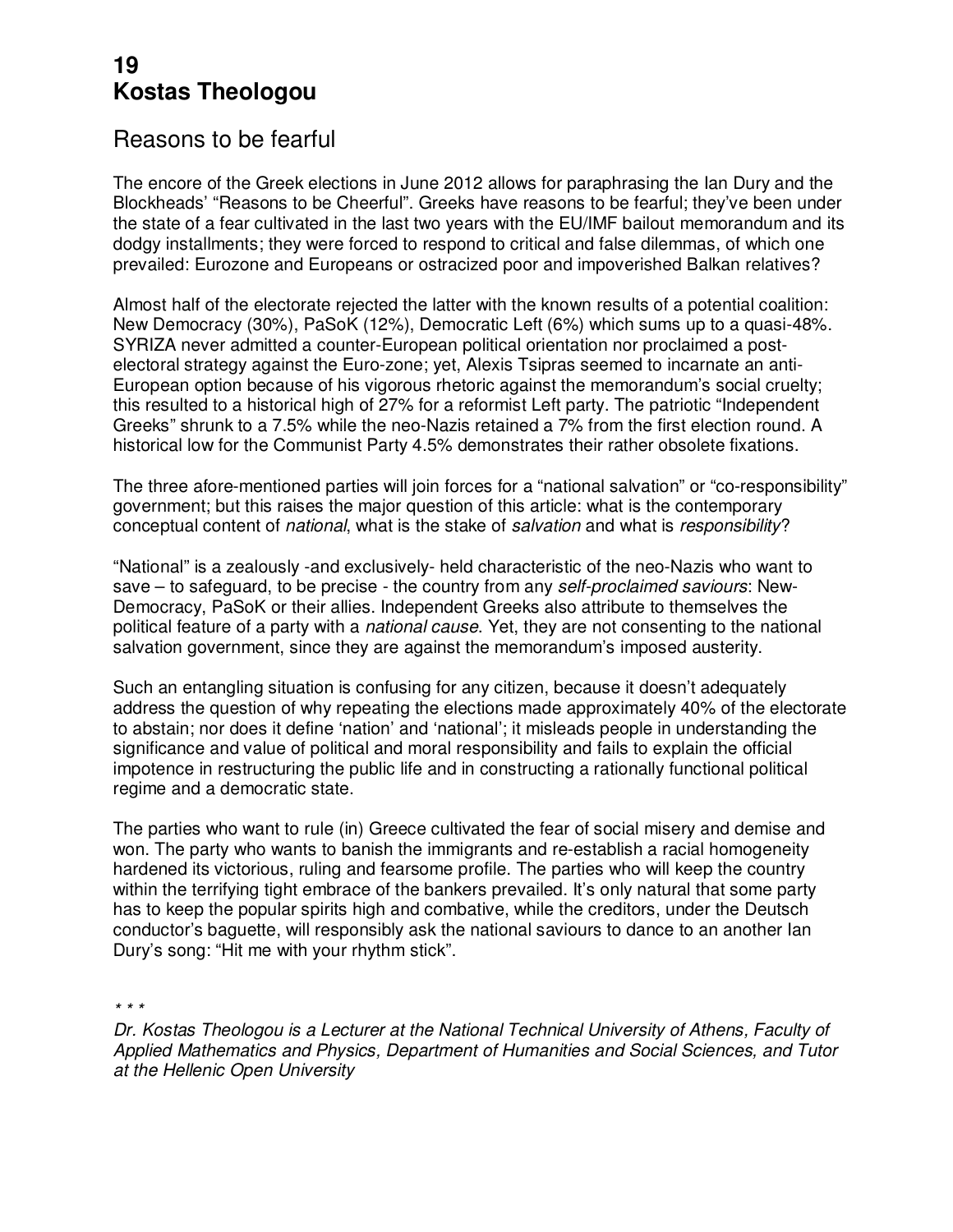#### **20 Georges Tassiopoulos**

### A battle of values

The June 17th parliamentary elections in Greece confirmed a deep change in electoral behaviour. This time the voters' choice cannot be explained by the Right/Left cleavage, but through the concept of cultural dualism (Diamantouros): the long standing struggle between western and oriental values. This was crystallized this time in Greece's continued role within the Eurozone, according to the wishes of Eleftherios Venizelos and Constantinos Caramanlis for Greece's full integration to European institutions.

At the same time, these elections confirmed once again, France's deep influence in the contemporary Greek politics: this explains, for example, why SYRIZA's leader, Alexis Tsipras asked to meet the freshly elected French President, who finally met PASOK's leader Evangelos Venizelos in Paris on May 22nd; as well as François Hollande's interview in the Greek television only days before the June 17th Greek parliamentary elections.

Finally, since June 18th the moment of truth has come for the Greek political establishment itself. As there is no more a place for populism, illusions and oracle Pythia's prophecies about imaginary "friends" and "allies", as well as for the "wait and see" attitude whose aim is that "change everything but change nothing". Strong political will and determination are necessary for the realisation of structural reforms not only in the field of public administration but also in the Greek society in order for the country to be able to stay in the Eurozone. The goal to achieve is Greece's real westernisation, rejecting at last the heritage of oriental and third world politics, for the benefit of the younger generations for the decades to come.

In any other case, the country's future will be uncertain. So there is no doubt that the "proeuro" political parties of Right and Left have a golden opportunity in order to determine Greece's evolution at the beginning of the 21st century.

\* \* \*

*Dr. Georges Tassiopoulos holds a PhD from the University of East Paris*